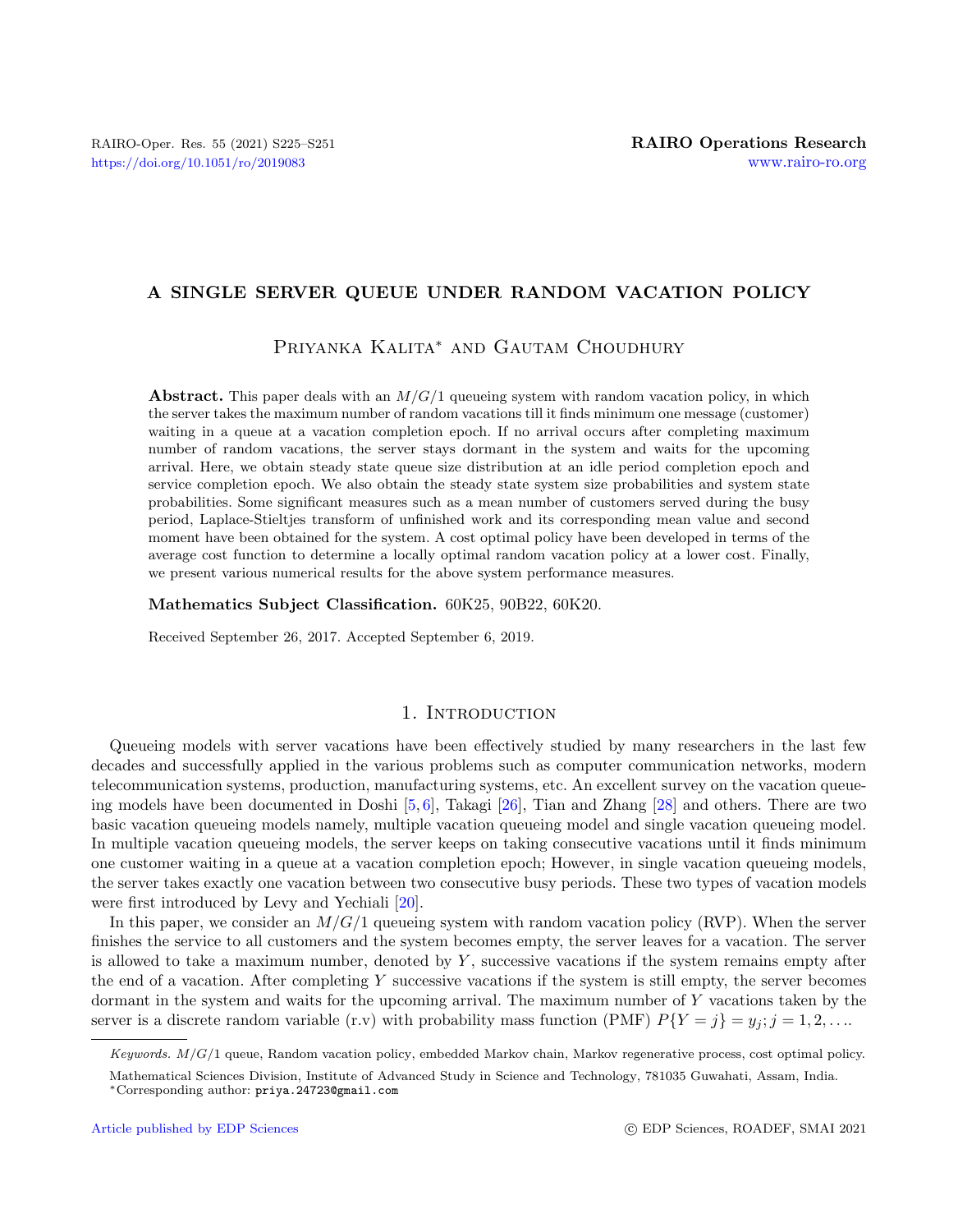#### S226 P. KALITA AND G. CHOUDHURY

There have been several models evolved in recent years for vacation queueing systems with a dormant period. The notion of a dormant period was first introduced by Heyman [\[8\]](#page-26-5), where he assumed that the dormant period is a period in which the server is waiting for a number of customers. Later, Choudhury [\[2\]](#page-26-6) studied the dormant period, which arises between vacation period and busy period. Moreover, Ke et al. [\[11\]](#page-26-7) investigated such a vacation queueing system with dormant period and its application to production and inventory systems.

The optimal control policy has received a great interest in recent years in the vacation queueing systems. The first study of vacation queueing systems with control policy was done by Kella [\[14\]](#page-26-8). The variations and expansions of these vacation queueing systems with control policy can be referred to Lee and Srinivasan [\[16\]](#page-26-9), Lee *et al.* [\[17,](#page-26-10) [18\]](#page-26-11), Tadj and Choudhury [\[24\]](#page-26-12) and others. Further, Ke [\[10\]](#page-26-13) analyzed the operating characteristic of an  $M^{X}/G/1$  system with multiple variant vacation policy and balking. In the same paper, it is presumed that the server takes at most Y number of vacations repeatedly until it finds atleast one customer at a vacation completion epoch and obtained the steady state system size probabilities and steady state queue size distribution at departure point using the well known supplementary variable technique. Recently, Yang et al. [\[30\]](#page-26-14) discussed an optimal control policy of an unreliable retrial  $M^X/G/1$  system with general repeated attempts and J optional multiple vacations. In this queueing system, when the unreliable server becomes empty, it leaves for the first essential vacation, after which it may either remains idle within the system or take one of J optional vacations. It is also presumed that when the server is busy, it is subject to random breakdowns and repair. They derived the probability generating function (PGF) of the system size distribution at a random epoch, some system performance measures as well as two reliability indices.

Many researchers have generalized multiple and single vacation queueing model due to its numerous applications in production management, computer communication networks, telecommunication systems, etc. Takagi [\[26\]](#page-26-2) and Leung [\[19\]](#page-26-15) considered such a model in which they introduced the notion of RVP (a generalization of multiple and single vacation), where the server takes at most  $Y$  numbers of random vacations repeatedly until it finds minimum one customer at a vacation completion epoch. If no arrival occurs by the end of the vacation the server becomes idle. A wide class of vacation policies for governing the vacation mechanism has been discussed in the survey of Ke et al. [\[12\]](#page-26-16). Moreover, Ke et al. [\[11\]](#page-26-7) have made an extensive investigation on RVP queueing systems. However, a further generalization of such a model is also possible by considering Y as a r.v instead of a fixed number (*i.e.*, the maximum number of vacations). Yang *et al.* [\[31\]](#page-26-17) discussed a discrete-time  $Geo/Geo/1$  queueing system with multiple working vacations (a generalization of multiple vacations). In the same paper, it is presumed that when the system becomes empty, the server enters into a working vacation *i.e.*, during a working vacation the arriving customers are served by a lower service rate. They also investigated customers equilibrium strategies for joining or balking. Later, Jeyakumar and Senthilnathan [\[9\]](#page-26-18) also studied such type of multiple working vacations but with an unreliable  $M^X/G/1$  queueing system. They obtained the PGF the system size distribution at a random epoch as well as other completion epoch. More recently, Ke et al. [\[13\]](#page-26-19) discussed an  $M/M/C$  balking retrial queueing system with both single and multiple vacation policy. In the same paper, some useful formula and various system performance measures are also obtained.

In the literature, the steady state performance measures are studied for various exhaustive service queueing systems with a random vacation policy which focuses on the maximum number of random vacations  $Y$ , which is a fixed number. However, only a very few works available in the literature concerned with the maximum number of vacations Y is a r.v. So far, to best of our knowledge, Tian [\[27\]](#page-26-20), Zhang and Tian [\[32\]](#page-26-21) have investigated such type of model. Although some aspects of random vacation policy (where the maximum number of vacations Y is a r.v) have been studied by these authors but still some questions needed to be addressed. The questions are

- What is the real life application of this type model?
- What is the PGF of queue size distribution at idle period completion epoch?
- What is the steady state equation for queue size distribution at service completion epoch?
- What is the steady state system size probabilities for different state along with closed form expression for global kernel matrix  $K(t)$  and local kernel matrix  $L(t)$ ?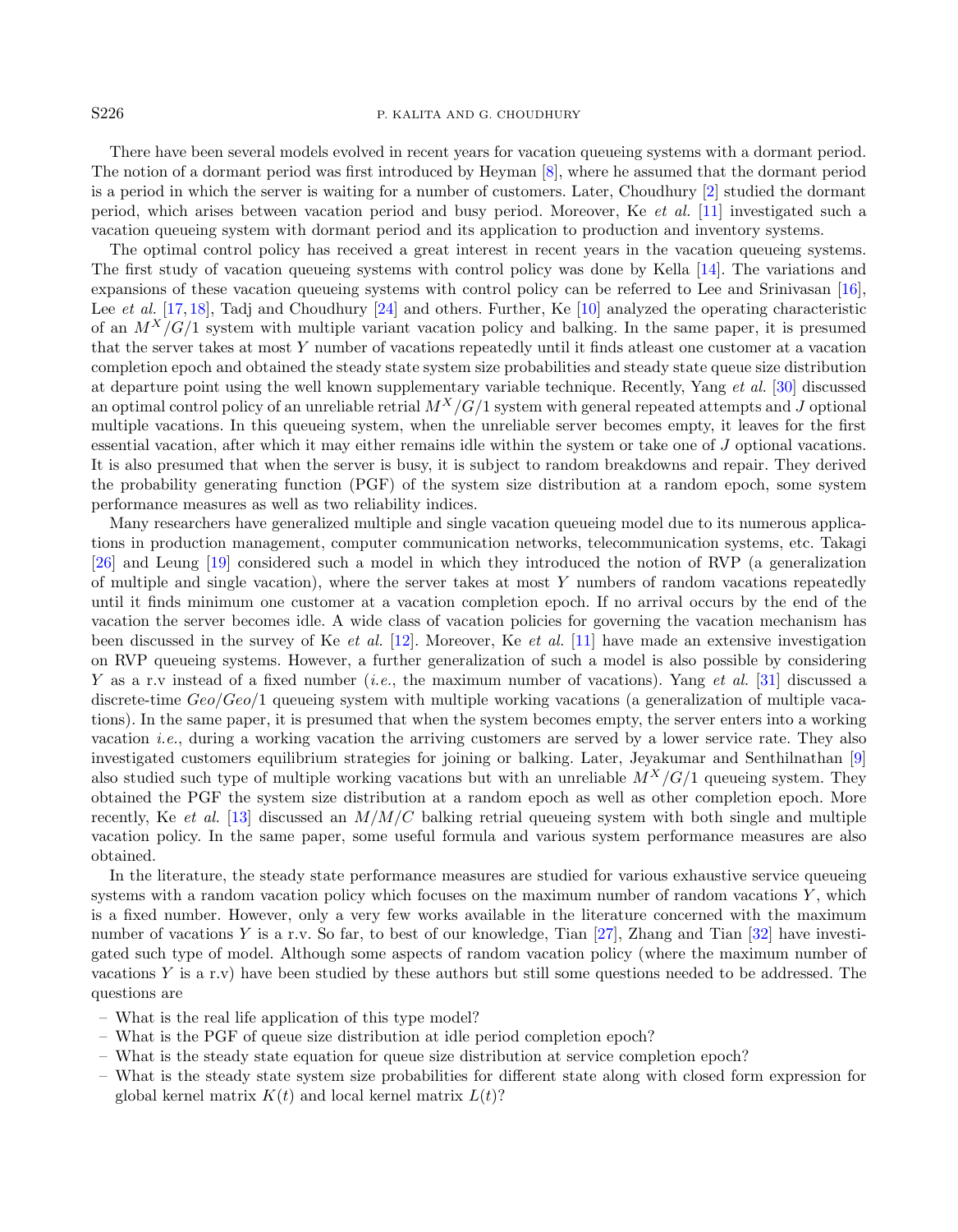- What is the distribution of a number of customers served during the busy period?
- What is the unfinished work and cost optimal policy for this model?

This type of model has a potential application in the IEEE 802.16e system, which supports the mobility of a mobile station (MS) by involving *Sleep/Awake* period (mode) operational sequence to save the battery power of MS. Here, sleep period is modeled as random vacation period (contains maximum Y number of random vacations), warm-up period is modeled as dormant period and awake period is modeled as busy period. The detailed justification of the proposed model with application is illustrated in Section [2.](#page-2-0) This motivates us to study such a model in the form of random vacation policy in this paper. Hence, in this paper, we proposed to investigate such a type of  $M/G/1$  queueing system with random vacation policy.

The rest of the paper is arranged as follows: The real world justification of the queueing model under consideration is presented in Section [2.](#page-2-0) In Section [3,](#page-3-0) the mathematical model is described. In Section [4,](#page-5-0) the queue size distribution at idle period completion epoch, at service completion epoch and steady state system size probabilities using embedded Markov chain (EMC) and Markov regenerative process (MRGP) are derived. Some other essential system performance measures of this model are obtained in Section [5.](#page-13-0) An important particular case of this model is demonstrated in Section [6.](#page-15-0) Section [7](#page-15-1) display the cost optimal policy of our proposed model along with average cost function. Finally, in Section [8,](#page-17-0) some important numerical results are presented.

#### 2. Real world justification of our proposed model

<span id="page-2-0"></span>In an IEEE802.16e system, power handling is a significant component of mobility support of a mobile station (MS) by involving Sleep/Awake period (mode) operational sequence, see Seo et al. [\[23\]](#page-26-22). Sleep period is one of the major important feature for battery power saving in MS to extend their functional life. Sleep period is a state in which MS is unavailable for a period of time, which is observed from serving Base station (BS). Before starting the sleep period, an MS sends a signal to a serving BS and waits for BS's approval. After getting the positive approval (*i.e.*, there is no data to be sent to MS), it begins a sleep period. The sleep period consist of many sleep intervals. The sleep intervals are denoted by  $Sl$  which is considered to be a generic r.v. After the end of every sleep interval, it wakes up and inspect whether there are any frames or messages (data) for it or not. This task is carried out in the ON interval and is denoted by  $T_{op}$ . Here, we are assuming  $T_{op}$  to be a constant. Any arrival during an ON interval can only be notified in the following ON interval. Here, the initial sleep interval start with an ON interval. If no arrival occurs at the end of a sleep interval, it will continue for an upper bound on a number of sleep intervals. On the other hand, if any data arrived to MS during the ON interval (i.e., after the sleep interval), it starts awake period, otherwise it goes for the last ON interval. The last ON interval is included in the warm-up period and is denoted by  $T_{w1}$  (in practice,  $T_{op} = T_{w1}$ ) (see [\[1,](#page-26-23)[23\]](#page-26-22)). Warm-up period is a period where the MS waits for the first arrival after completing a maximum number of sleep.

Figures [1](#page-3-1) and [2](#page-4-0) show the period (mode) of an  $M/G/1$  system with random vacation policy to the feasible operational mode of an MS during two different regeneration cycles namely, type 1 cycle and type 2 cycle respectively. The regeneration cycle is defined as the elapsed time from the epoch in which a random vacation period is enabled, until the epoch where the next random vacation period is about to begin. Type 1 cycle represent that if any customer arrive during the random vacation period  $(i.e.,$  sleep period), the server starts service immediately at that random vacation completion epoch, which is shown in Figure [1.](#page-3-1) On the other hand, type 2 cycle represent that if no arrival occurs during a random vacation period, the server stays dormant (warm-up) in the system and if any arrival occurs during this dormant period, it immediately starts service at that dormant period completion epoch, which is shown in Figure [2.](#page-4-0)

Seo *et al.* [\[23\]](#page-26-22) suggested an  $M/G/1$  model with multiple vacations to evaluate the dropping probability, average waiting time and average delay of the packets in a BS's buffer. Park and Hwang [\[21\]](#page-26-24) also proposed this type of model, but for finite capacity to analyse the sleep-period operation of a standard IEEE 802.16e system.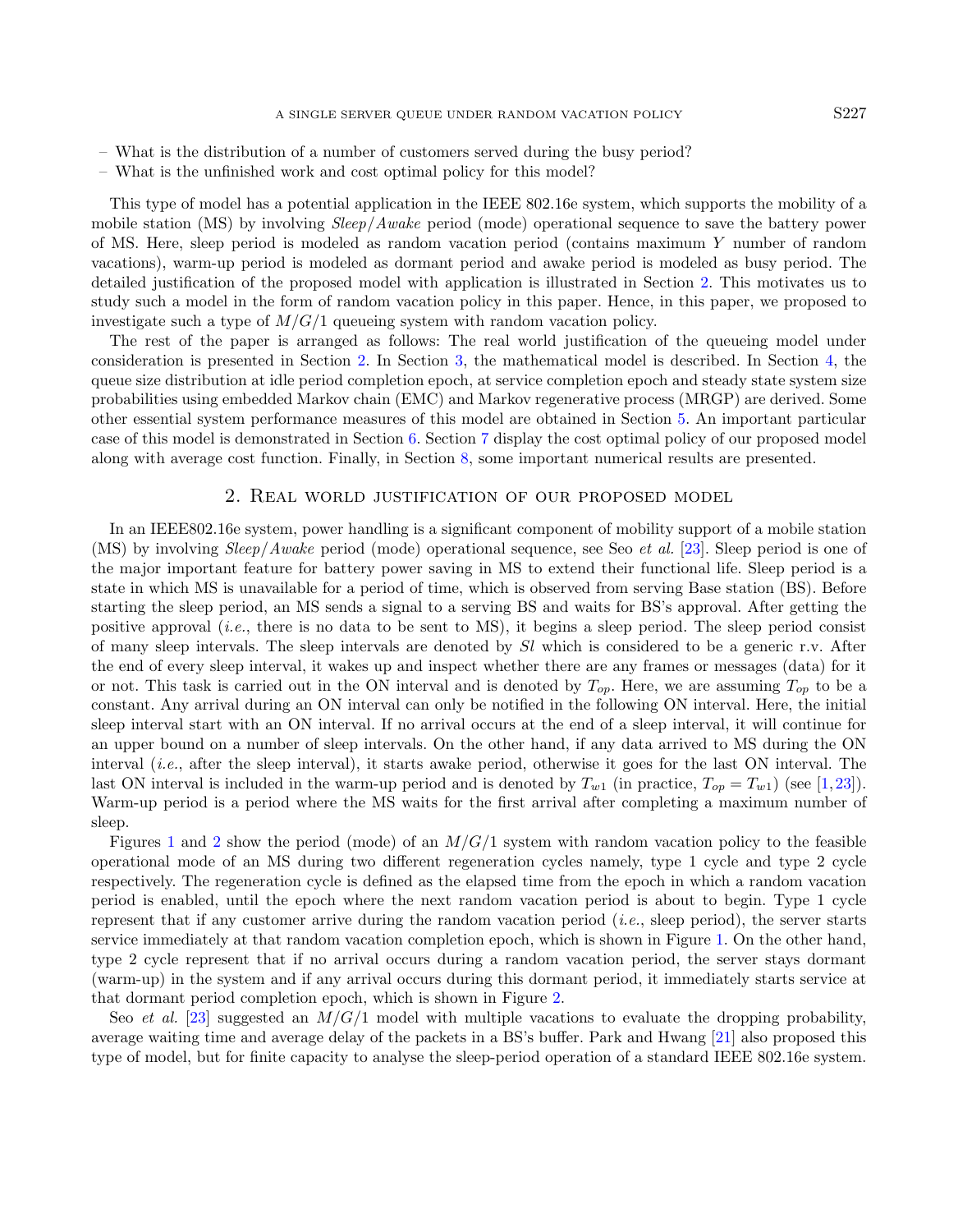

<span id="page-3-1"></span>FIGURE 1. Mapping the  $M/G/1$  system with random vacation policy to the mobile station operational mode during type 1 cycle.

Here, we propose to study an  $M/G/1$  queueing system with a random vacation policy, where

Random vacation period (1st random vacation) = Sleep interval (Sleep 1) (Sl).

Random vacation period (Contains a maximum Y number of random vacations)

 $=$  ON interval  $(T_{op})$  + Sleep interval (maximum Y number of sleep intervals)  $(Sl)$ ,  $Y = 2, 3, \ldots$ .

Dormant period = Warm-up period  $(T_{w1})$ .

Here the messages (customers) arrival process conforms to Poisson process and the delivering period of messages is generally distributed. The Poisson arrival process can be a practical consideration of voice traffic. Any new arrival during the random vacation period brings back the MS into the normal service period. These characteristics of the random vacation period in a random vacation policy (RVP) model can reduce holding time of an arriving message, which appears at a future stage of the sleep period.

## 3. The mathematical model

<span id="page-3-0"></span>In this section, we consider an  $M/G/1$  queue with random vacation policy, where the server takes a maximum number of Y random vacations until the server finds minimum one customer in the queue. The detailed description of the model is stated below:

Assume that customers arrive to the queueing system according to a Poisson process with rate  $\lambda$ . The service time provided by a single server is an independently and identically distributed (i.i.d.) r.v S with cumulative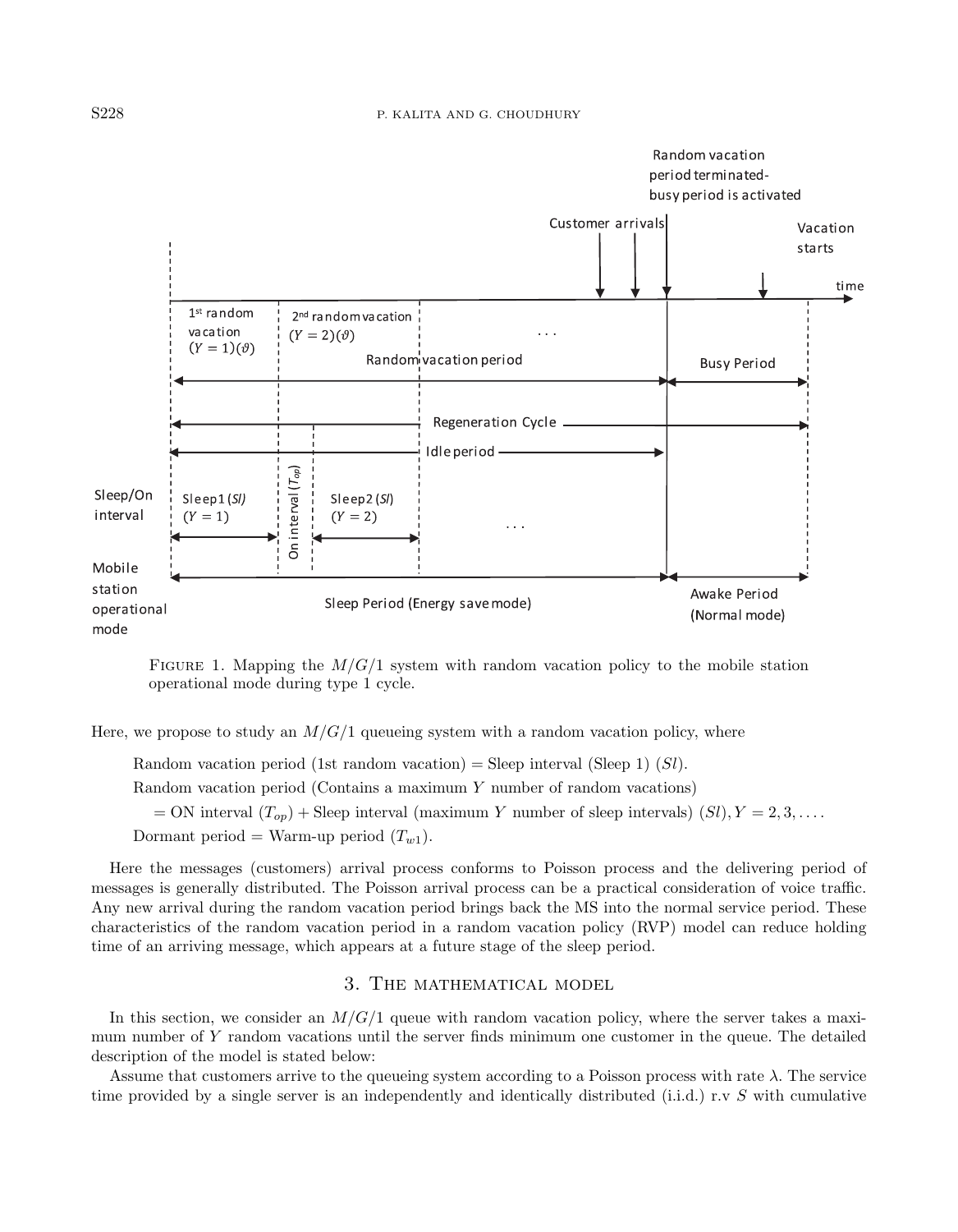

<span id="page-4-0"></span>FIGURE 2. Mapping the  $M/G/1$  system with random vacation policy to the mobile station operational mode during type 2 cycle.

distribution function (CDF)  $F_S(x)$ , probability density function (PDF)  $f_S(x)$ , Laplace stieltjes transform (LST)  $S^*(\theta) = E(e^{-\theta S})$  and finite moments  $E(S^r); r = 1, 2, \ldots$  The customers are served singly by one server on a FCFS basis. Once the server finishes the service to all customers, i.e., at the end of each service period, the server enters into a vacation period of random duration  $\vartheta$  (say). The duration of vacation period  $\vartheta$  is i.i.d. r.v with CDF  $F_{\vartheta}(x)$ , the corresponding PDF  $f_{\vartheta}(x)$ , LST  $\vartheta^*(\theta) = E(e^{-\theta \vartheta})$  and finite moments  $E(\vartheta^r); r = 1, 2, \ldots$ On return from the initial vacation if the server finds no customers waiting in the queue it goes for the second vacation. This procedure will be continued until either the server finds minimum one customer at a vacation completion epoch or it has taken a maximum Y number of random vacations (random vacation period). Y is presumed to be a discrete r.v, such that

$$
P\{Y = j\} = y_j; j = 1, 2, \dots
$$

and  $P_Y(z) = E(z^Y)$ , its corresponding PGF. Moreover, the system remains idle during a random vacation period and a dormant period i.e., in case of Figure [1,](#page-3-1) random vacation period is an idle period and in case of Figure [2,](#page-4-0) random vacation period and dormant period together constitute an idle period.

Now, if we define  $l_j$  and  $\varrho_j$  as the probabilities that j individual customers arrive during the service time S and random vacation time  $\vartheta$  respectively, then for  $j = 1, 2, \ldots$ , we have  $l_j = \int_0^\infty e^{-\lambda x} \left[ \frac{(\lambda x)^j}{j!} \right]$  $\frac{d(x)^j}{j!}$  d $F_S(x)$  and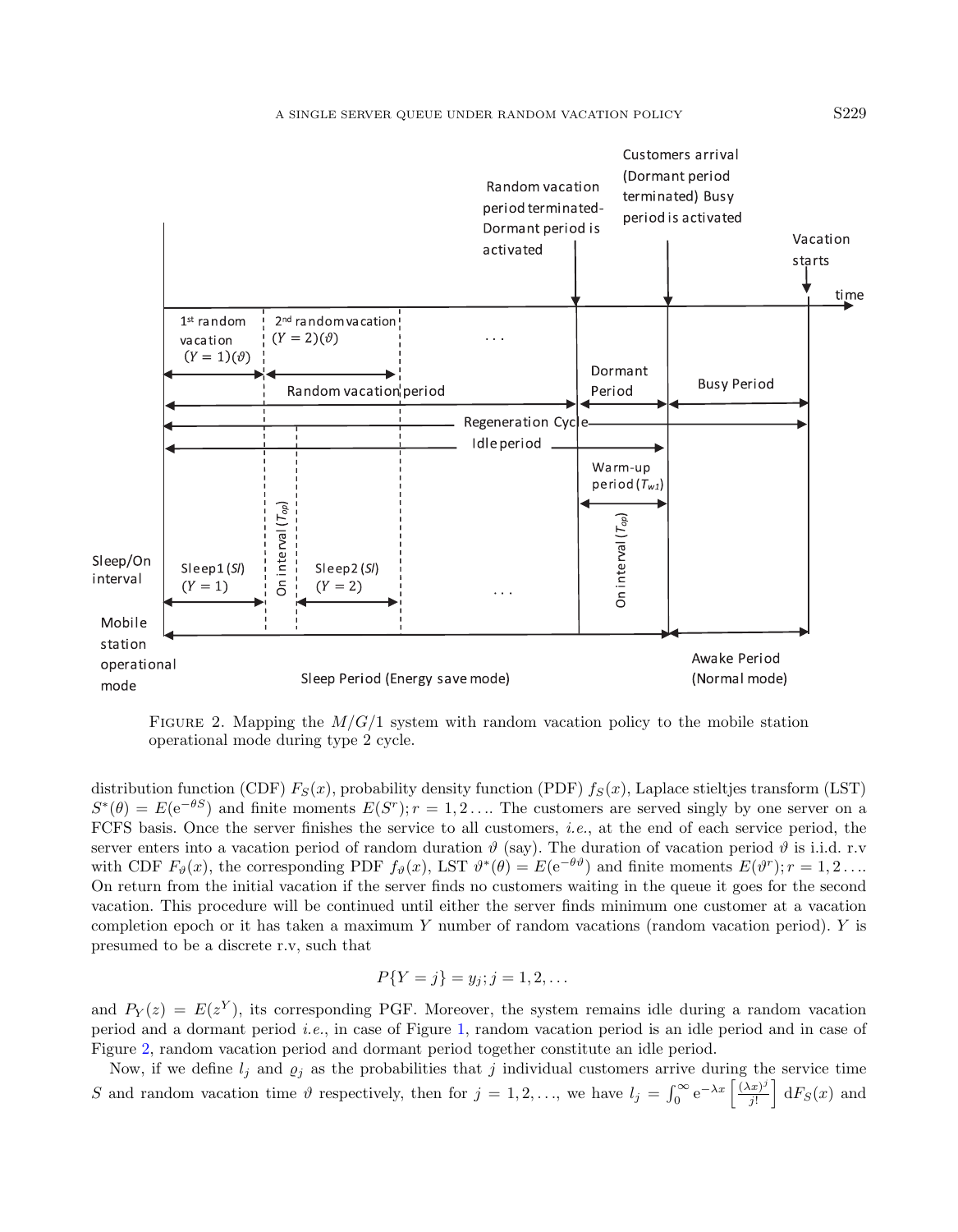$\varrho_j = \int_0^\infty e^{-\lambda x} \left[ \frac{(\lambda x)^j}{j!} \right]$  $\frac{f(x,y)}{f!}$  d $F_{\theta}(x)$ . Therefore, the probability that j individual customer arrive and are accepted during the random vacation time  $\vartheta$  is  $\frac{\varrho_j}{(1-\varrho_0)}$ ;  $j=1,2,\ldots$ , where  $\varrho_0=\vartheta^*(\lambda)$  is the probability that no customer arrives during a random vacation time  $\hat{v}$ .

Further, it is presumed that arrival process, service time r.v, vacation time r.v and discrete r.v Y are all mutually independent. It is essential to note that here we consider the concept of a warm-up period in an IEEE802.16e system, which refers to the time that is necessary for the server to waits for the first arrival after completing a random vacation period and this warm-up period is modeled as a dormant period in the underlying queueing system.

### <span id="page-5-3"></span><span id="page-5-1"></span>4. Model analysis

#### <span id="page-5-0"></span>4.1. Queue-size distribution at idle period completion epoch

In this subsection, we derive the steady state queue size distribution at an idle period completion epoch. First of all let us define the following events

 $\gamma =$ No arrival occur during the random vacation period and

 $\varphi =$  Atleast one arrival occur during the random vacation period,

then, the probability of event  $\gamma$  and  $\varphi$  will be

 $P(\gamma) = \sum_{n=1}^{\infty} (\vartheta^*(\lambda))^n y_n = P_Y(\vartheta^*(\lambda))$  and  $P(\varphi) = 1 - P_Y(\vartheta^*(\lambda)).$ 

Let  $a_n$  denote the probability that n customers arrived in the system at an idle period completion epoch. Therefore, by applying PASTA argument (see [\[29\]](#page-26-25)), we can write

$$
a_n = [1 - P_Y(\vartheta^*(\lambda))] \frac{\varrho_n}{(1 - \varrho_0)} + P_Y(\vartheta^*(\lambda)) \delta_{n,1}, n = 1, 2, \dots
$$
\n(4.1)

where

<span id="page-5-2"></span>
$$
\delta_{m,n} = \begin{cases} 1, & \text{if } m = n \\ 0, & \text{if } m \neq n \end{cases}
$$

denotes Kroneckers delta function. Then multiplying equation  $(4.1)$  by appropriate power of  $z<sup>n</sup>$  and taking summation over all possible values of  $n$ , we obtain

$$
P_A(z) = \sum_{n=1}^{\infty} a_n z^n
$$
  
\n
$$
= [1 - P_Y(\vartheta^*(\lambda))] \sum_{n=1}^{\infty} \frac{\varrho_n}{(1 - \varrho_0)} z^n + P_Y(\vartheta^*(\lambda)) \sum_{n=1}^{\infty} \delta_{n,1} z^n
$$
  
\n
$$
= \frac{(1 - P_Y(\vartheta^*(\lambda))}{1 - \vartheta^*(\lambda))} \left[ \sum_{n=0}^{\infty} z^n \int_0^{\infty} e^{-\lambda x} \frac{(\lambda x)^n}{n!} dF_{\vartheta}(x) - z^0 \int_0^{\infty} e^{-\lambda x} dF_{\vartheta}(x) \right]
$$
  
\n
$$
+ P_Y(\vartheta^*(\lambda)) \sum_{n=1}^{\infty} \delta_{n,1} z^n
$$
  
\n
$$
= (1 - P_Y(\vartheta^*(\lambda)) \left\{ \frac{(P_Y(z) - \vartheta^*(\lambda))}{1 - \vartheta^*(\lambda)} + \frac{P_Y(\vartheta^*(\lambda))z}{1 - P_Y(\vartheta^*(\lambda))} \right\},
$$
\n(4.2)

where  $\vartheta^*(\lambda) = \int_0^\infty e^{-\lambda x} dF_\vartheta(x) = \varrho_0$  and  $P_V(z) = \sum_{n=0}^\infty z^n \int_0^\infty e^{-\lambda x} \frac{(\lambda x)^n}{n!}$  $\frac{\partial^{(x)}(x)}{\partial x!} dF_{\vartheta}(x) = \vartheta^*(\lambda - \lambda z).$ Clearly,  $\frac{\mathrm{d}}{\mathrm{d}z}P_V(z)|_{z=1} = \lambda E(\vartheta)$ .

The mean and second moments are given by

$$
E(A) = \frac{d}{dz} P_A(z)|_{z=1} = (1 - P_Y(\vartheta^*(\lambda)) \left\{ \frac{\lambda E(\vartheta)}{1 - \vartheta^*(\lambda)} + \frac{P_Y(\vartheta^*(\lambda))}{1 - P_Y(\vartheta^*(\lambda))} \right\}
$$
(4.3)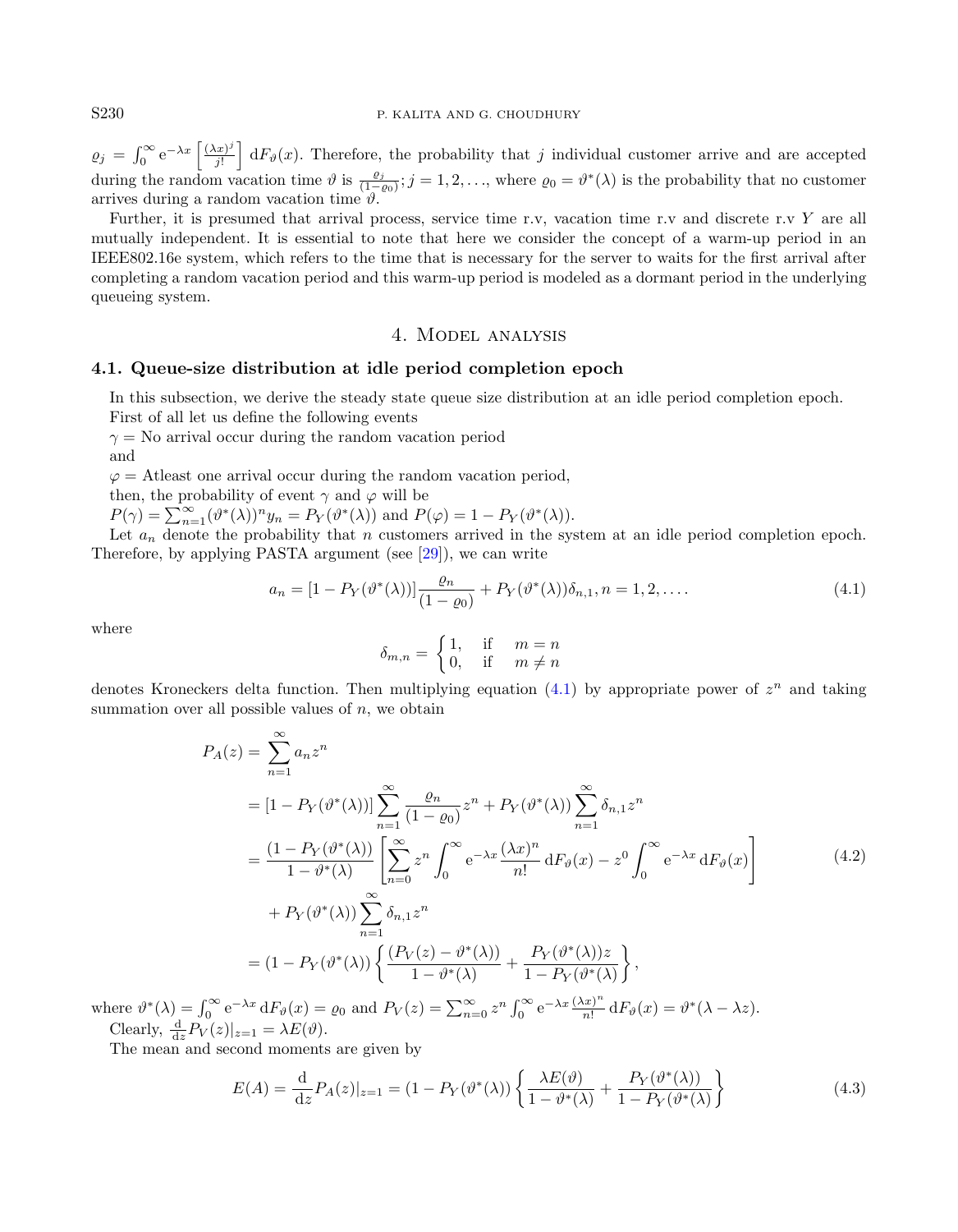and

$$
E(A^{2}) = \frac{d^{2}}{dz^{2}} P_{A}(z)|_{z=1} + \frac{d}{dz} P_{A}(z)|_{z=1}
$$
  
=  $(1 - P_{Y}(\vartheta^{*}(\lambda)) \left\{ \frac{\lambda E(\vartheta) + \lambda^{2} E(\vartheta^{2})}{1 - \vartheta^{*}(\lambda)} + \frac{P_{Y}(\vartheta^{*}(\lambda))}{1 - P_{Y}(\vartheta^{*}(\lambda))} \right\},$  (4.4)

respectively. Note that the expression [\(4.3\)](#page-5-2) represents the expected number of customers in the queue at the idle period completion epoch.

#### 4.2. Queue-size distribution at service completion epoch

In this subsection, we derived the PGF of queue size distribution at service completion epoch. Let  $t_m$  denotes the epoch at which  $m-th$  service completed. Then, the sequence  $H_m = Z(t_m^+)$  (where  $Z(t_m)$ ) represents the number of customers to the system at time epoch  $t_m$ ) construct a discrete time Markov chain (DTMC), which is a embedded Markov Chain in the underlying queueing system. We notice that  $\{H_m, m \geq 0\}$  satisfies the following transition

<span id="page-6-1"></span><span id="page-6-0"></span>
$$
H_{m+1} = \begin{cases} H_m - 1 + L_{m+1} & \text{while } H_m > 0\\ A_{m+1} + L_{m+1} - 1 & \text{while } H_m = 0 \end{cases}
$$

where  $L_m$  represents the number of arrivals occur during the mth service time and  $A_m$  represents the number of arrivals occur during the mth idle period.

It is clear that  $\{H_m, m = 0, 1, \ldots\}$  is an irreducible and aperiodic discrete time Markov chain. Therefore, the one- step transition probabilities of  $H_m$  are given by

$$
P_{i,j} = \begin{cases} \sum_{c=1}^{j+1} \left[ \{ 1 - P_Y(\vartheta^*(\lambda)) \} \frac{\varrho_c}{(1-\varrho_0)} + P_Y(\vartheta^*(\lambda)) \delta_{c,1} \right] l_{j-c+1} & \text{if } i = 0, j = 0, 1, \dots, \\ l_{j-i+1} & \text{if } i \ge 1, j = i-1, i, \dots, \\ 0 & \text{if } i \ge 1, j = 0, 1, \dots, i-2. \end{cases} \tag{4.5}
$$

Now, it is presumed that the Markov chain  $\{H_m, m = 0, 1, \ldots\}$  is positive recurrent to ensure that the following limiting probabilities

<span id="page-6-3"></span>
$$
\pi_j = \lim_{m \to \infty} P[H_m = j], j = 0, 1, \dots
$$

exist. Using  $(4.5)$ , we can write the steady state equation as

$$
\pi_j = \pi_o \sum_{c=1}^{j+1} \left[ \{ 1 - P_Y(\vartheta^*(\lambda)) \} \frac{\varrho_c}{(1-\varrho_0)} + P_Y(\vartheta^*(\lambda)) \delta_{c,1} \right] l_{j-c+1} + \sum_{c=1}^{j+1} \pi_c l_{j-c+1}, j = 0, 1, .... \tag{4.6}
$$

Now, we introduce the following generating functions for  $|z| \leq 1$ :

<span id="page-6-2"></span>
$$
P_L(z) = \sum_{j=0}^{\infty} z^j l_j
$$
, and  $P_{\Pi}(z) = \sum_{j=0}^{\infty} z^j \pi_j$ .

Clearly,  $P_L(z) = \sum_{j=0}^{\infty} z^j \int_0^{\infty} e^{-\lambda x} \frac{(\lambda x)^j}{j!}$  $\frac{dx^{\gamma}}{j!} dF_S(x) = S^*(\lambda - \lambda z)$  and  $\frac{d}{dz}P_L(z)|_{z=1} = \lambda E(S).$ Now, multiplying both sides of equation [\(4.6\)](#page-6-1) by  $z^{j}$  and then taking summation over  $j = 0, 1, ...,$  we get

$$
P_{\Pi}(z) = \frac{\pi_0 \left[ 1 - \left\{ (1 - P_Y(\vartheta^*(\lambda))) \left\{ \frac{(P_V(z) - \vartheta^*(\lambda))}{1 - \vartheta^*(\lambda)} + \frac{P_Y(\vartheta^*(\lambda))z}{1 - P_Y(\vartheta^*(\lambda))} \right\} \right\} \right] P_L(z)}{(P_L(z) - z)}.
$$
(4.7)

Now, applying the normalizing condition  $P_{\Pi}(1) = 1$ , we obtain

$$
\pi_0 = \frac{(1 - \lambda E(S))(1 - \vartheta^*(\lambda))(1 - P_Y(\vartheta^*(\lambda)))^{-1}}{\left[\lambda E(\vartheta) + \frac{(1 - \vartheta^*(\lambda))P_Y(\vartheta^*(\lambda))}{1 - P_Y(\vartheta^*(\lambda))}\right]}.
$$
\n(4.8)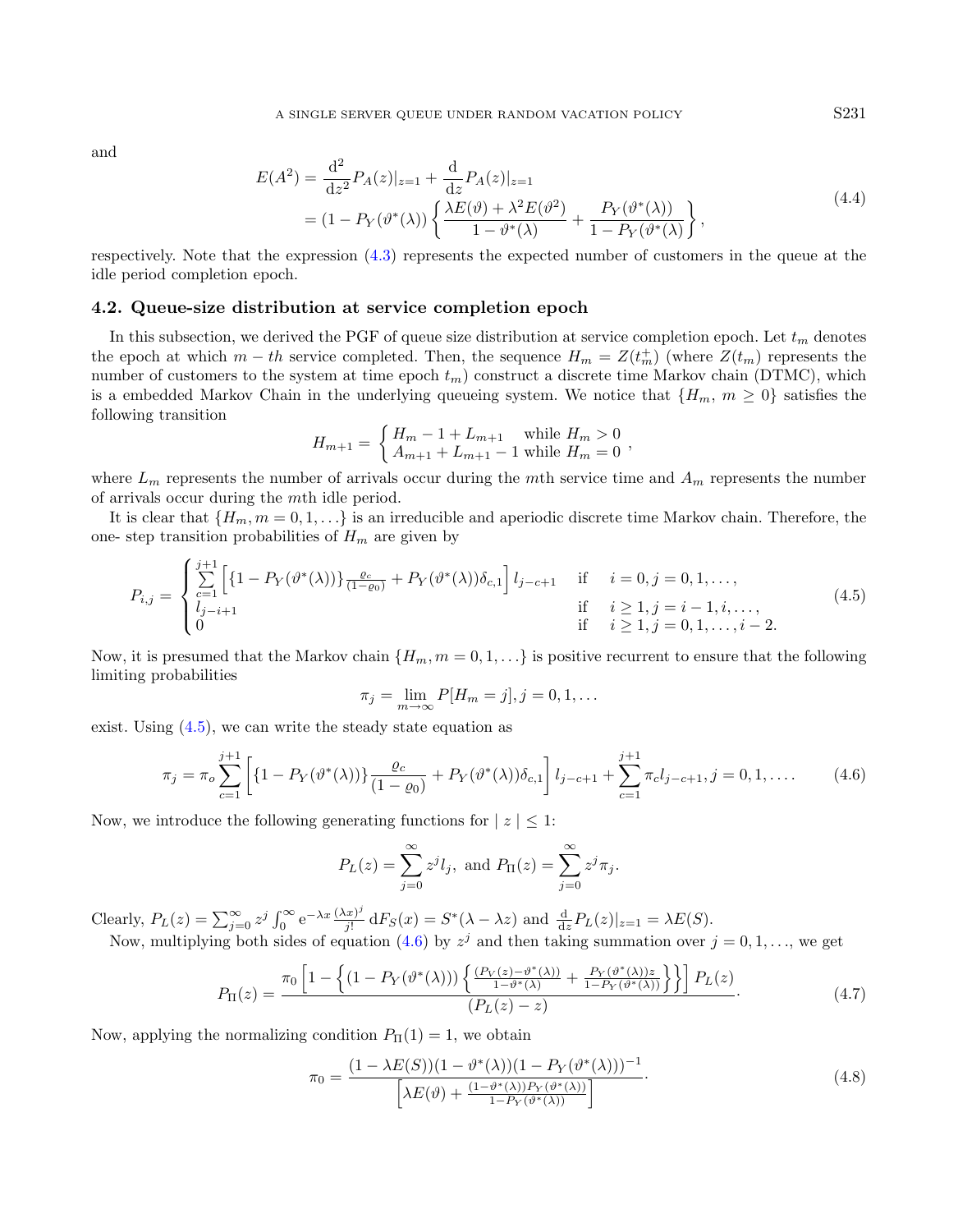Utilizing equations  $(4.8)$  in  $(4.7)$ , we obtain

<span id="page-7-0"></span>
$$
P_{\Pi}(z) = \frac{(1 - \lambda E(S))(1 - \vartheta^*(\lambda))\left[\frac{1}{(1 - P_Y(\vartheta^*(\lambda)))} - \left\{\frac{(P_Y(z) - \vartheta^*(\lambda))}{1 - \vartheta^*(\lambda)} + \frac{P_Y(\vartheta^*(\lambda))z}{1 - P_Y(\vartheta^*(\lambda))}\right\}\right]P_L(z)}{\left[\lambda E(\vartheta) + \frac{(1 - \vartheta^*(\lambda))P_Y(\vartheta^*(\lambda))}{1 - P_Y(\vartheta^*(\lambda))}\right](P_L(z) - z)},\tag{4.9}
$$

which is the PGF of queue size distribution at service completion epoch.

Let  $E(\Pi)$  be the mean queue size at service completion epoch, then by differentiating equation [\(4.9\)](#page-7-0) with regard to z and taking limit as  $z \to 1$ , we obtain

$$
E(\Pi) = \frac{2\lambda E(S) + \lambda^2 (E(S^2) - 2(E(S))^2)}{2(1 - \lambda E(S))} + \frac{\lambda^2 E(\vartheta^2)}{2\left[\lambda E(\vartheta) + \frac{(1 - \vartheta^*(\lambda))P_Y(\vartheta^*(\lambda))}{1 - P_Y(\vartheta^*(\lambda))}\right]}.
$$
(4.10)

**Remark 4.1.** It can be observed from equation [\(4.8\)](#page-6-2) that  $\lambda E(S) < 1$ , which is a necessary and sufficient condition for the stable solution of our model. Since  $\lambda E(S) < 1$ , therefore the equation  $P_L(z) - z = 0$  never vanishes inside the region  $|z| \leq 1$ , which can be proved by using Rouche's theorem (see [\[25\]](#page-26-26)).

# 4.3. Steady state system size probabilities

To obtain an explicit expression for steady state system size probabilities, we follow the method of Markov regenerative process, which gives much quicker result than the more popular method of supplementary variables techniques.

Let  $h \in \{0, 1, \ldots\}$  denotes the total number of customers in the system and  $s \in \{0, 1, 2\}$  indicates whether the system is in random vacation period (which consists of maximum Y number of random vacations) or dormant period or busy period at time t. Thus, the state of the system can be described by a 2-tuple or ordered pair  $(h, s) \in \{0, 1, \ldots\} \times \{0, 1, 2\} \equiv \Omega$ . Consider the system state process  $\{U(t), t \geq 0\}$ , where  $U(t)$  denotes the total number of customers in the system at time t. The process  $\{U(t), t \geq 0\}$  is not a continuous time Markov chain (CTMC) since the sojourn time in each state is not exponentially distributed. Moreover,  $U(t)$  is not even a semi-Markov process since between two completion epochs (i.e., between two sequential regeneration epochs) system state can change due to customers arrivals in random vacation period or dormant period or service completion. Define  $\{\tau_n, n = 0, 1, \ldots\}$  as the sequence of epochs at which either service is terminated or random vacation is terminated or dormant period is terminated and let  $\zeta_n \in \Omega$  be the state of the system at these epochs. Here, the elements of  $\Omega$  are called regeneration epochs and they occur at service completion epoch, random vacation completion epoch, dormant period completion epoch. Hence, we can claim that  $\{\zeta_n, n = 0, 1, ...\}$  is a DTMC with one-step transition probability matrix  $K(\infty)$ . By observing stochastic process  $\{U(t), t \geq 0\}$  at these epochs, we see that the sequence  $\{\zeta_n, \tau_n\}$  is an embedded Markov renewal sequence and  $\{U(t), t \geq 0\}$  is a MRGP (see  $[15]$ ).

We now proceed to establish the local kernel  $E(t)$  and global kernel  $K(t)$  of the MRGP. To simplify our analysis, we first draw the state transition diagram and it is shown in Figure [3.](#page-8-0) In Figure [3,](#page-8-0) we apply an oval symbol with ordered pair  $(h, s)$  (as stated above) to show the state and apply a directed line to show a state transition. There are two types of state transitions as follows.

- Transition with a generally distributed sojourn time (corresponding to the service time and random vacation time) and is denoted by  $F_S(.)$  and  $F_{\vartheta}(.)$  with dotted lines respectively.
- Transition with exponentially distributed sojourn time (corresponding to inter-arrival time) with transition rate  $\sigma_{ij}(h,n)$ ,  $0 \le i,j \le 2$ ,  $h = 0,1,..., n = 0,1,...$  and is represented by the solid lines. The possible transitions and corresponding rates are given in the following table: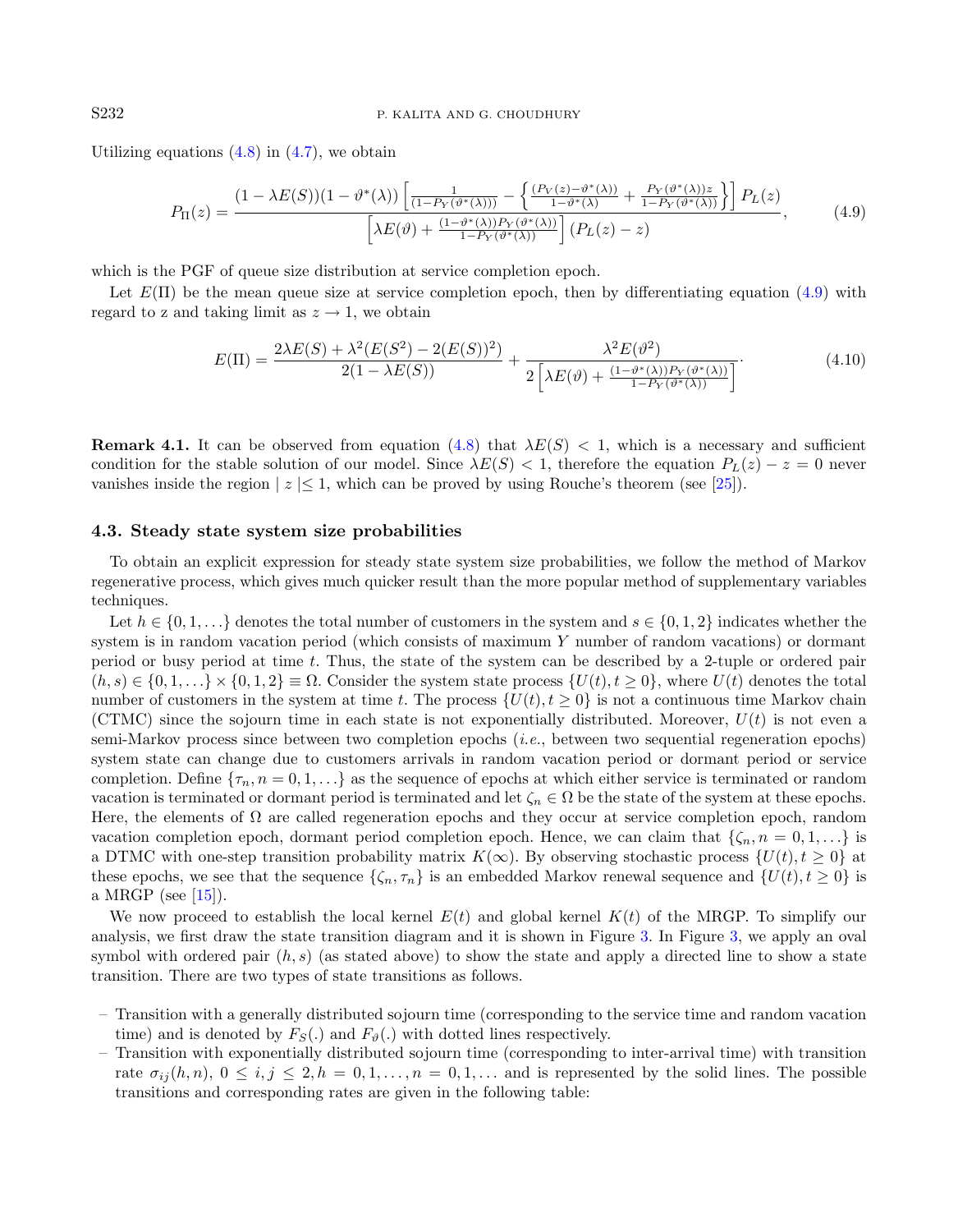<span id="page-8-0"></span>

FIGURE 3. State transition diagram for  $M/G/1$  system with random vacation policy.

| From   | ʻFo    | Transition rate    |                               |
|--------|--------|--------------------|-------------------------------|
| (0,0)  | (0,1)  | $\sigma_{01}(0,0)$ |                               |
| (h,0)  | (n,2)  | $\sigma_{02}(h,n)$ | for $h = n = 1, 2, $          |
| (1,1)  | (1,2)  | $\sigma_{12}(1,1)$ |                               |
| (1, 2) | (0,0)  | $\sigma_{20}(1,0)$ |                               |
| (h, 2) | (n, 2) | $\sigma_{22}(h,n)$ | for $h = 2, 3, , n = h - 1$ . |

Now, to obtain the system state probabilities of MRGP, we find the closed form expressions for  $K(t)$  and  $E(t)$ as follows.

#### 4.3.1. Closed form expression for  $K(t)$

 $K(t)$  is a global kernel matrix. The interpretation for the elements of the global kernel matrix  $K(t)$  is as follows:  $K_{(h,s),(n,s')}(t)$  denotes the probability that the system will be in state  $(n,s'), s' \in \{0,1,2\}, n = 0,1,\ldots$ at the time of the next regeneration epoch which occur on or before time t, given that it was in state  $(h, s)$  just after the previous regeneration epoch. The evolution of MRGP between the Markov regeneration epochs can be explained through a CTMC infinitesimal generator matrix  $Q$ , as the only state transition that take place during this time are due to exponentially distributed interarrival times. The matrix Q with the ordered pair  $\{(0, 0), (0, 1), (1, 0), (1, 1), (1, 2), (2, 0), (2, 1), (2, 2), \ldots\}$  is as follows:

|       |                         | (0, 0)             | (0, 1)             | (1,0)          | (1, 1)           | (1, 2)             | (2,0)        | (2, 1)         | (2, 2)             | $\cdots$               |
|-------|-------------------------|--------------------|--------------------|----------------|------------------|--------------------|--------------|----------------|--------------------|------------------------|
|       | (0, 0)                  | $-q_0^0$           | $\sigma_{01}(0,0)$ | $\lambda$      | $\boldsymbol{0}$ | $\mathbf{0}$       | $\mathbf{0}$ | $\mathbf{0}$   | $\overline{0}$     | .                      |
|       | (0, 1)                  | $\mathbf{0}$       | $-q_1^0$           | $\overline{0}$ | $\lambda$        | $\mathbf{0}$       | $\mathbf{0}$ | $\mathbf{0}$   | $\overline{0}$     | $\cdots$               |
|       | (1, 0)                  | $\overline{0}$     | $\theta$           | $-q_0$         | $\mathbf{0}$     | $\sigma_{02}(1,1)$ | $\lambda$    | $\mathbf{0}$   | $\overline{0}$     | $\cdots$               |
|       | (1, 1)                  | $\mathbf{0}$       | $\mathbf{0}$       | $\overline{0}$ | $-q_1^1$         | $\sigma_{12}(1,1)$ | $\mathbf{0}$ | $\mathbf{0}$   | $\overline{0}$     | $\cdots$               |
| $Q =$ | (1, 2)                  | $\sigma_{20}(1,0)$ | $\mathbf{0}$       | $\mathbf{0}$   | $\boldsymbol{0}$ | $-q_2^1$           | $\mathbf{0}$ | $\theta$       | $\lambda$          | $\cdots$               |
|       | (2,0)                   | 0                  | $\theta$           | $\mathbf{0}$   | $\mathbf{0}$     | $\overline{0}$     | $-q_0^2$     | $\overline{0}$ | $\sigma_{02}(2,2)$ | $\cdots$               |
|       | (2, 2)                  | $\mathbf{0}$       | $\theta$           | $\overline{0}$ | $\boldsymbol{0}$ | $\sigma_{22}(2,1)$ | $\mathbf{0}$ | $\overline{0}$ | $-q_1^2$           | $\cdots$               |
|       | ٠<br>$\cdot$<br>$\cdot$ |                    | ٠                  |                |                  | $\cdot$            |              |                |                    | $\bullet$<br>$\bullet$ |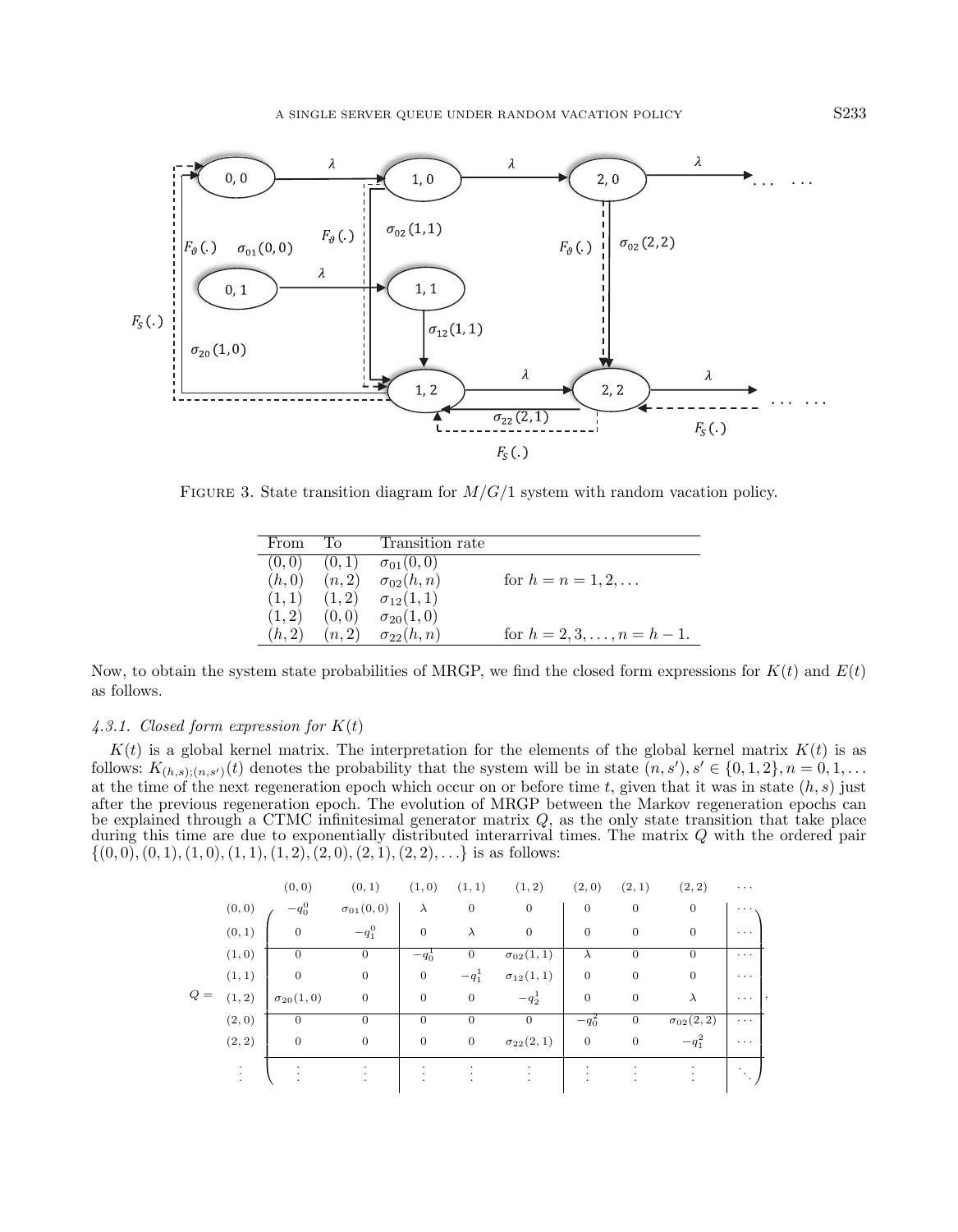where  $q_0^0 = (\sigma_{01}(0,0) + \lambda), q_1^0 = \lambda, q_0^1 = (\sigma_{02}(1,1) + \lambda), q_1^1 = \sigma_{12}(1,1), q_2^1 = (\sigma_{20}(1,0) + \lambda), q_0^2 = (\sigma_{02}(2,2) + \lambda),$  $q_1^2 = (\sigma_{22}(2,1) + \lambda).$ 

Let  $N(t) \in \{0, 1, \ldots\}$  be the total number of customers in the system during time interval  $(0, t]$  and  $D(t) \in$  $\{0, 1, 2\}$  be the state of the system. Then we define

<span id="page-9-0"></span>
$$
P_{ij}(h; n, t) = P\{N(t) = n, D(t) = j | N(0) = h, D(0) = i\}; n = 0, 1, \dots, h = 0, 1, \dots
$$
\n(4.11)

 $P_{ij}(h; n, t)$  is the probability that the subordinate CTMC will be in state  $(n, j)$  during time t given that it was in state  $(h, i)$  initially. Let  $P(t)$  be the corresponding probability matrix. Define  $P(t)$  =  $[P_{i0}(h; n, t), P_{i1}(h; n, t), P_{i2}(h; n, t)], i \in \{0, 1, 2\}, n = 0, 1, \ldots, h = 0, 1, \ldots$  Suppose that  $q_j^{\epsilon} < \infty, \epsilon = 0, 1, 2, \ldots$  $j \in \{0,1,2\}$  but not all cases *i.e.*, when  $\epsilon = 0, j \in \{0,1\}$ , when  $\epsilon = 1, j = 2$  and when  $\epsilon = 1, 2, \ldots, j \in \{0,1\}$ , therefore,  $q_j^{\epsilon}$  represents  $q_0^0, q_1^0, q_1^1, q_2^1, q_0^2, q_1^2, \ldots$ , then the transition probabilities  $P_{ij}(h; n, t)$  are differentiable for all  $t \ge 0$  and  $i, j \in \{0, 1, 2\}, n = 0, 1, \ldots, h = 0, 1, \ldots$  and satisfy the following Kolmogorov forward equation

$$
P'_{ij}(h; n, t) = -q_j^{\epsilon} P_{ij}(h; n, t) + \sum_{0 \le k, j \le 2} \sigma_{kj}(h; n, t) P_{ik}(h; n, t), P_{ii}(h; h, 0) = 1, i, j \in \{0, 1, 2\}, \epsilon = 0, 1, 2, \ldots
$$

It can be written as

<span id="page-9-1"></span>
$$
\frac{\mathrm{d}}{\mathrm{d}t}\mathbf{P}(t) = \mathbf{P}(t)Q, P_{ii}(h; h, 0) = 1, i \in \{0, 1, 2\}.
$$
\n(4.12)

By solving equation [\(4.12\)](#page-9-0), we obtain  $P_{ij}(h; n, t)$  and from the properties of transition probabilities, we get  $\sigma_{ij}(h,n) = \lim_{t \to 0} \frac{P_{ij}(h;n,t)}{t} < \infty, \forall 0 \leq i,j \leq 2, h = 0,1,\ldots,n = 0,1,\ldots$  Now, according to the definition of global kernel  $K(t)$  in Kulkarni [\[15\]](#page-26-27), we want to find

$$
K_{(h,s);(n,s')}(t) = P\{\zeta_1 = (n,s'), \tau_1 \le t \mid \zeta_0 = (h,s)\}, 0 \le s \le 2, s' \in \{0,1,2\},\tag{4.13}
$$

where  $\tau_1$  is the first regeneration epoch.

Now, we define the elements of global kernel for each transition as follows.

Transition from random vacation period to dormant period. We presume the general transition of server random vacation. Server random vacation period (which consists of maximum Y number of random vacations)  $(i.e., s = 0)$  is enabled if and only if no customer is waiting in a queue, *i.e.*, the system is empty. After completing a random vacation period if the server stays empty, it goes to a dormant period (*i.e.*,  $s = 0, s' = 1$ ). Hence, we have

$$
K_{(0,0);(0,1)}(t) = \int_0^t P_{01}(0;0,x) \, dF_{\theta}(x). \tag{4.14}
$$

Transition from random vacation period to service period. Here, we also consider the general transition of server random vacation. If any arrival occurs during the random vacation period, the server directly goes to an awake period or service period (*i.e.*,  $s = 0, s' = 2$ ). Hence, we have

$$
K_{(h,0),(n,2)}(t) = \int_0^t P_{02}(h;n,x) \, dF_{\vartheta}(x), n = 1,2,\ldots, h = 0,1,\ldots
$$
\n(4.15)

Transition from dormant period to service period. Here, we presume the case of the server's dormant period, i.e., after completion of a random vacation period if the server finds no customer holding in a queue, it directly goes to a dormant period and waits for the first arrival. If any arrival occurs during the dormant period, it immediately goes to an awake period or service period (*i.e.*,  $s = 1, s' = 2$ ). Thus, we have

$$
K_{(h,1);(n,2)}(t) = P_{12}(h;n,t), n = 1,2,\dots, h = 1,2,\dots
$$
\n(4.16)

Transition from service period to random vacation period. Here, we suppose that the customer service is the transition between two sequential regeneration epochs. When the server completes the service to all customers and no customer is waiting in the queue, *i.e.*, the leaving customer is the final customer (*i.e.*,  $s = 2, h = 1$ , then the server goes to a random vacation period (*i.e.*,  $s' = 0, n = 0$ ). Therefore, we have

$$
K_{(1,2),(0,0)}(t) = \int_0^t P_{20}(1;0,x) \, dF_S(x). \tag{4.17}
$$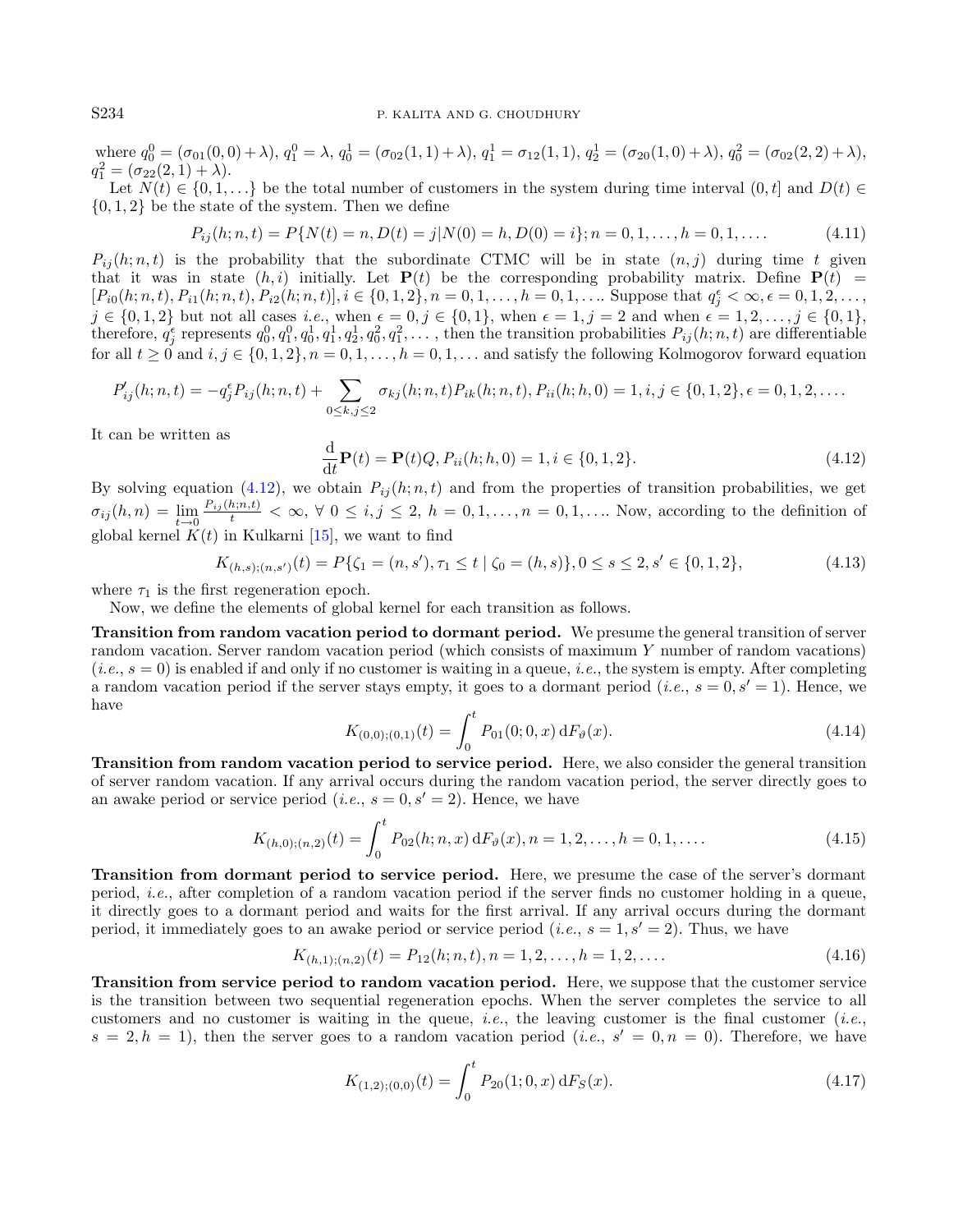Transition from service period to service period. Here, we presume the general transition of the system's service period. Clearly, service period is available only when at least one customer is waiting in a queue. If the service termination of each customer does not empty the queue, the system stays in the service period (*i.e.*,  $s = 2, s' = 2$ . Hence, we have

$$
K_{(h,2),(n,2)}(t) = \int_0^t P_{22}(h;n,x) \, dF_S(x), n = 1,2,\dots, h = 1,2,\dots
$$
\n(4.18)

In summary, the global kernel  $K_{(h,s):(n,s')}(t)$  of MRGP (see Eq. [\(4.13\)](#page-9-1)) can be given as

$$
K_{(h,s);(n,s')}(t) = \begin{cases} \int\limits_0^t P_{01}(0;0,x) dF_{\vartheta}(x), & s = 0, & s' = 1, \\ \int\limits_0^t P_{02}(h;n,x) dF_{\vartheta}(x), & s = 0, & s' = 2, & n = 1,2,\ldots, & h = 1,2,\ldots \\ \int\limits_0^0 P_{12}(h;n,t), & s = 1, & s' = 2, & n = 1,2,\ldots, & h = 1,2,\ldots \\ \int\limits_0^0 P_{20}(1;0,x) dF_{S}(x), & s = 2, & s' = 0, \\ \int\limits_0^t P_{22}(h;n,x) dF_{S}(x), & s = 2, & s' = 2, & n = 1,2,\ldots, & h = 1,2,\ldots, \\ 0, & \text{otherwise.} \end{cases}
$$

#### 4.3.2. Closed form expression for  $E(t)$

The local kernel matrix  $E(t)$  describes the local behaviour of the process between two sequential regeneration epochs. The description for the elements of local kernel matrix  $E(t)$  is as follows:  $E_{(h,s):(n,s')}(t)$  denotes the probability that the system will be in state  $(n, s')$  at time t and the next regeneration epoch occurs after time t given that the system was in state  $(h, s)$  in the previous regeneration epoch. Hence, we can write the elements of  $E(t)$  as

$$
E_{(h,s);(n,s')}(t) = P\{U(t) = (n,s'), \tau_1 \ge t \mid \zeta_0 = (h,s)\}, 0 \le s \le 2, s' \in \{0,1,2\}.
$$
\n
$$
(4.19)
$$

Note that,  $E_{(h,s),(n,s')}(t) = 0$  for  $s \in \{0,1,2\}$  and  $s' \in \{0,1\}$ . Following the similar procedure in obtaining the global kernel  $K(t)$ , we find  $E(t)$  as

$$
E_{(h,s);(n,s')}(t) = \begin{cases} P_{02}(h; n, t)(1 - F_{\vartheta}(t)), & s = 0, & s' = 2, n = 1, 2, \ldots, h = 1, 2, \ldots \\ P_{12}(h; n, t), & s = 1, s' = 2, n = 1, 2, \ldots, h = 1, 2, \ldots \\ P_{22}(h; n, t)(1 - F_{S}(t)), & s = 2, s' = 2, n = 1, 2, \ldots, h = 1, 2, \ldots, \\ 0, & \text{otherwise.} \end{cases}
$$

#### 4.3.3. System state probabilities

To obtain the system state probabilities, we define a new variable  $\alpha_{ss'}(h; n)$ , which represents the average amount of time the MRGP spends in state  $s'$  with n customers between two sequential regeneration epochs, given that it was in state  $s$  with  $h$  customers after last regeneration:

$$
\alpha_{ss'}(h;n) = \int_0^\infty E_{(h,s);(n,s')}(t) dt.
$$

It is easy to show that for  $s = 0, s' = 2$  and  $n = 1, 2, ..., h = 1, 2, ...$ 

$$
\alpha_{02}(h;n) = [1 - P_Y(\vartheta^*(\lambda))] \{1 - \vartheta^*(\lambda)\}^{-1} \int_0^\infty \frac{e^{-\lambda t} (\lambda t)^n}{n!} (1 - F_\vartheta(t)) dt.
$$
 (4.20)

For  $s = 1, s' = 2$  and  $h = n = 1, 2, ...$ 

$$
\alpha_{12}(1;1) = \frac{1}{\lambda} \tag{4.21}
$$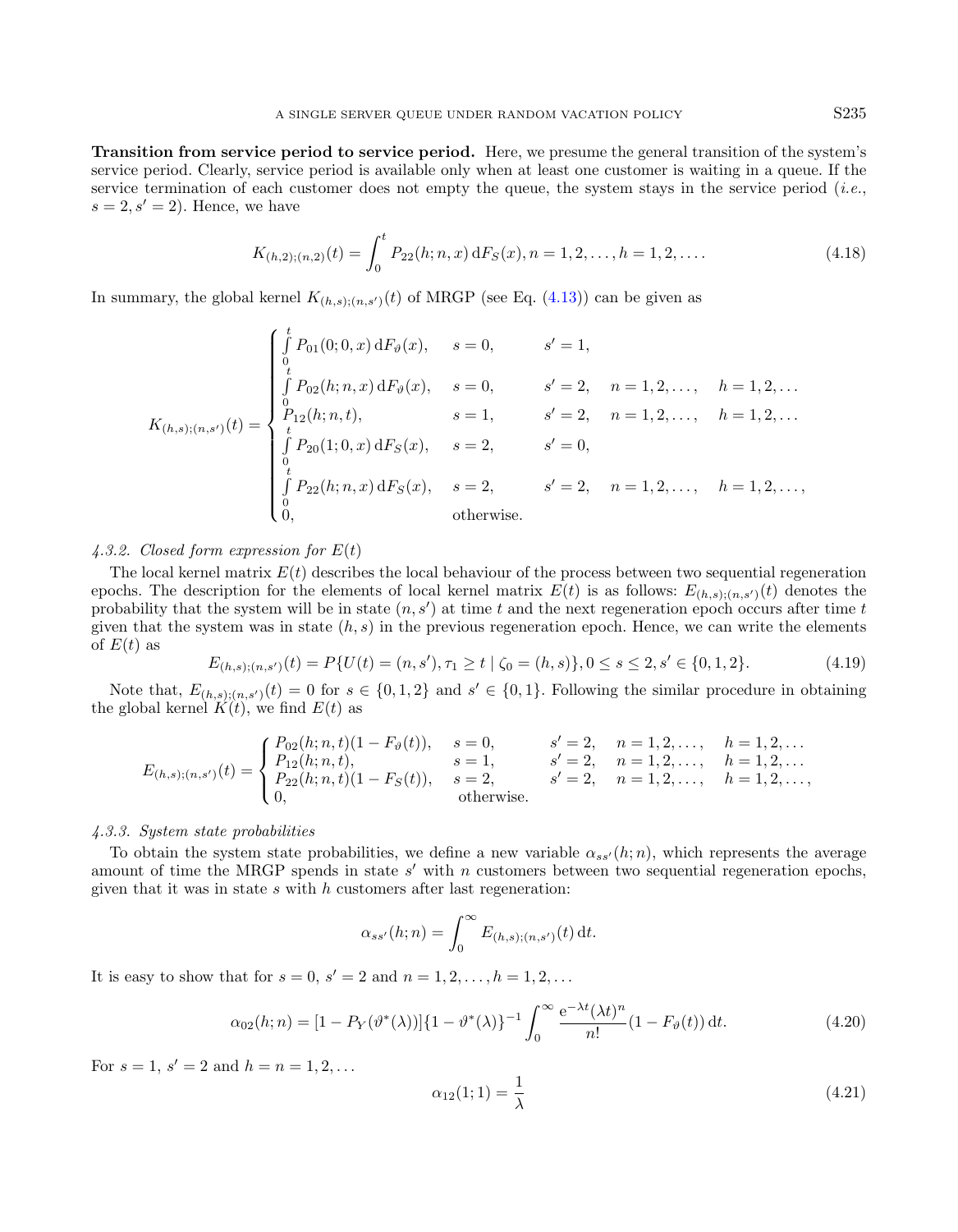and for  $s = 2, s' = 2, n = 1, 2, \dots$  and  $h = 1, 2, \dots$ , we have

<span id="page-11-0"></span>
$$
\alpha_{22}(h;n) = g_{n-h+1}; n \ge \max(0, h-1),\tag{4.22}
$$

where  $g_n = \int_0^\infty e^{-\lambda t} \left[ \frac{(\lambda t)^n}{n!} \right]$  $\left[\frac{(ht)^n}{n!}\right] (1 - F_S(t)) dt; n = 0, 1, \ldots$ 

Since, the system state is basically based on the value of h while  $s \in \{0, 1, 2\}$ , therefore, the system state probabilities are defined as

<span id="page-11-2"></span><span id="page-11-1"></span>
$$
\phi(n,s') = \frac{\sum_{h=0}^{\infty} \pi_h \alpha_{ss'}(h;n)}{\sum_{h=0}^{\infty} \pi_h \beta_h},\tag{4.23}
$$

where  $\pi_h$ 's are the solution of  $\pi = \pi K(\infty)$  and  $\sum_{h=0}^{\infty} \pi_h = 1$ . Here,  $\beta_h = \sum_{v \in \{0,1,2\}} \alpha_{vs'}(h; n); s' \in \{0,1,2\}, n =$  $0, 1, \ldots$  and  $\sum_{h=0}^{\infty} \pi_h \beta_h = \frac{1}{\lambda}$ .

Since, the arrival process is Poisson, therefore, by obeying Burke's theorem (see [\[4\]](#page-26-28), pp. 187, 188) it is achieved that the system state probabilities  $\{\phi(n, s'); (n, s') \in \Omega\}$  are positive and exist under the similar condition of limiting probabilities  $\{\pi_n; n = 0, 1, ...\}$  of the Markov chain  $\{\Xi_m; m = 0, 1, ...\}$ , *i.e.*, if and only if  $\lambda E(S) < 1$ .

Now, we consider the case of stationary system size distribution when the server state is in random vacation, *i.e.*,  $s' = 0$ , a probability argument with  $(4.23)$  gives rise to

$$
\phi(n,0) = \lambda \frac{\pi_0}{\{1 - \vartheta^*(\lambda)\}} [1 - P_Y(\vartheta^*(\lambda))] \int_0^\infty \frac{e^{-\lambda t} (\lambda t)^n}{n!} (1 - F_\vartheta(t)) dt; n = 0, 1, .... \tag{4.24}
$$

Next, we consider the case of stationary system size distribution when the server state is in dormant period, *i.e.*,  $s' = 1$ , a probability argument with  $(4.23)$  gives rise to

<span id="page-11-4"></span><span id="page-11-3"></span>
$$
\phi(1,1) = \pi_0 P_Y(\vartheta^*(\lambda)).\tag{4.25}
$$

Lastly, we consider the case of stationary system size distribution when the server state is in busy period, *i.e.*,  $s' = 2$ , a probability argument with  $(4.23)$  gives rise to

$$
\phi(n,2) = \lambda \left[ \pi_o \sum_{c=1}^{n+1} \left[ \left\{ 1 - P_Y(\vartheta^*(\lambda)) \right\} \frac{\varrho_c}{(1-\varrho_0)} + P_Y(\vartheta^*(\lambda)) \delta_{c,1} \right] g_{n-c+1} + \sum_{c=1}^{n+1} \pi_c g_{n-c+1} \right], n = 0,1,\dots \tag{4.26}
$$

<span id="page-11-5"></span>Now, we find the PGF of the above equations  $(4.24)$  and  $(4.26)$ , which are given in the following theorem.

**Theorem 4.2.** Under stability condition  $\lambda E(S) < 1$ , the PGF  $P_0(z)$  of system size distribution when the server state is in random vacation period (i.e.,  $s' = 0$ ) is found as

$$
P_0(z) = \frac{(1 - \lambda E(S))(1 - P_V(z))}{\left[\lambda E(\vartheta) + \frac{P_V(\vartheta^*(\lambda))(1 - \vartheta^*(\lambda))}{1 - P_V(\vartheta^*(\lambda))}\right](1 - z)}
$$
(4.27)

and the PGF  $P_2(z)$  of system size distribution when the server is busy (i.e.,  $s' = 2$ ) is found as

$$
P_2(z) = \frac{(1 - \lambda E(S)) \left[ (1 - P_V(z)) + \frac{P_Y(\vartheta^*(\lambda))(1 - \vartheta^*(\lambda))(1 - z)}{1 - P_Y(\vartheta^*(\lambda))} \right] (1 - P_L(z))}{\left[ \lambda E(\vartheta) + \frac{P_Y(\vartheta^*(\lambda))(1 - \vartheta^*(\lambda))}{1 - P_Y(\vartheta^*(\lambda))} \right] (1 - z)(P_L(z) - z)}.
$$
(4.28)

*Proof.* Multiplying equations [\(4.24\)](#page-11-1) and [\(4.26\)](#page-11-2) by  $z^n$  in both sides and summing over  $n = 0, 1, \ldots$  and then utilizing the established result from renewal theory  $\Box$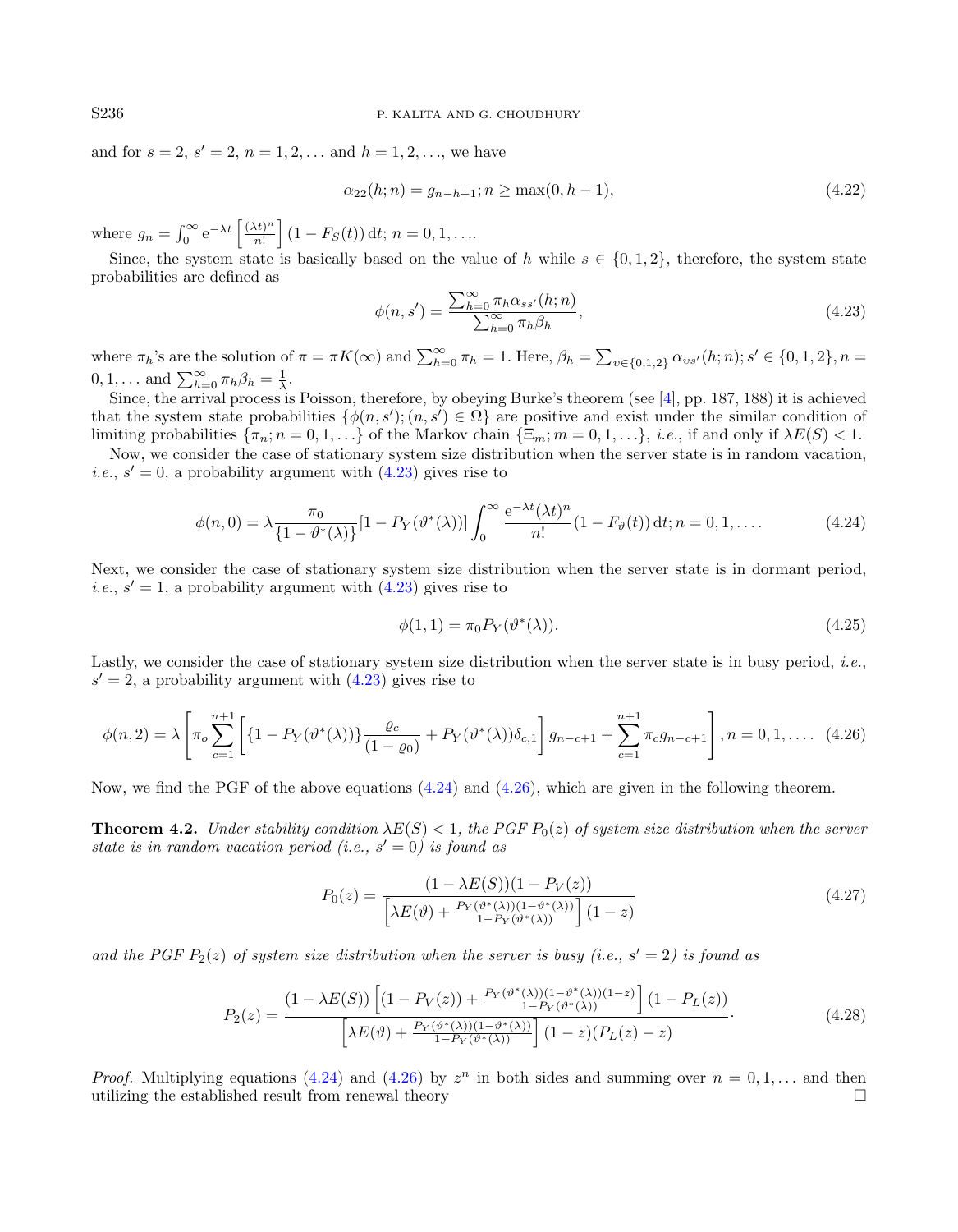A SINGLE SERVER QUEUE UNDER RANDOM VACATION POLICY S237

$$
\int_0^\infty e^{-\theta x} (1 - F(x)) dx = \frac{1 - f^*(\theta)}{\theta},
$$

where  $F(.)$  represents the CDF of an r.v and  $f^*(.)$  its LST, we obtain the results  $(4.27)$  and  $(4.28)$ respectively.  $\Box$ 

Next, from the PGF of Theorem [4.2,](#page-11-5) we find the system state probabilities, where the server can be in random vacation period during a random vacation  $(RV)$ , in a dormant period  $(D)$ , in a busy period  $(S)$  or in an idle period  $(I)$ , which are summarized in Corollary [4.3.](#page-12-0)

<span id="page-12-0"></span>**Corollary 4.3.** For  $\lambda E(S) < 1$ , the probability that the server is in random vacation period during a random vacation  $P_{\rm RV}$ , the probability that the server is in dormant period  $P_D$ , the probability that the server is in busy period  $P_S$  and in idle period  $P_I$  are obtained as

$$
P_{\rm RV} = \frac{(1 - \lambda E(S))\lambda E(\vartheta)}{\left[\lambda E(\vartheta) + \frac{(1 - \vartheta^*(\lambda))P_Y(\vartheta^*(\lambda))}{1 - P_Y(\vartheta^*(\lambda))}\right]}.
$$
(4.29)

<span id="page-12-8"></span>
$$
P_D = \frac{(1 - \lambda E(S))(1 - \vartheta^*(\lambda))P_Y(\vartheta^*(\lambda))}{(1 - P_Y(\vartheta^*(\lambda)))\left[\lambda E(\vartheta) + \frac{(1 - \vartheta^*(\lambda))P_Y(\vartheta^*(\lambda))}{1 - P_Y(\vartheta^*(\lambda))}\right]}.
$$
\n(4.30)

$$
P_S = \lambda E(S). \tag{4.31}
$$

<span id="page-12-9"></span>
$$
P_I = 1 - \lambda E(S). \tag{4.32}
$$

*Proof.* From equations [\(4.27\)](#page-11-3) and [\(4.28\)](#page-11-4) by taking limit as  $z \to 1$  and after calculation, we obtain the results  $(4.29)$  and  $(4.31)$ , *i.e.*,  $\lim_{z\to 1} P_0(z) = P_{\text{RV}}$ ,  $\phi(1,1) = P_D$  and  $\lim_{z\to 1} P_2(z) = P_S$ . By adding (4.29) and [\(4.30\)](#page-12-3), equation [\(4.32\)](#page-12-4) is obtained. Lastly, we find the PGF and mean of system size, which are given in  $\Box$   $\Box$ 

<span id="page-12-5"></span>**Corollary 4.4.** Let N denotes the system size in steady state. Then, under the stability condition  $\lambda E(S) < 1$ , the corresponding PGF is given by

$$
P_N(z) = \frac{(1 - \lambda E(S))(1 - z)P_L(z)}{\{P_L(z) - z\}}
$$
  
 
$$
\times \frac{(1 - \vartheta^*(\lambda))\left[\frac{1}{(1 - P_Y(\vartheta^*(\lambda)))} - \left\{\frac{(P_V(z) - \vartheta^*(\lambda))}{1 - \vartheta^*(\lambda)} + \frac{P_Y(\vartheta^*(\lambda))z}{1 - P_Y(\vartheta^*(\lambda))}\right\}\right]}{\left[\lambda E(\vartheta) + \frac{(1 - \vartheta^*(\lambda))P_Y(\vartheta^*(\lambda))}{1 - P_Y(\vartheta^*(\lambda))}\right](1 - z)}.
$$
(4.33)

<span id="page-12-7"></span>The mean of system size,  $E(N)$  is given by

$$
E(N) = \frac{2\lambda E(S) + \lambda^2 (E(S^2) - 2(E(S))^2)}{2(1 - \lambda E(S))} + \frac{\lambda^2 E(\vartheta^2)}{2\left[\lambda E(\vartheta) + \frac{(1 - \vartheta^*(\lambda))P_Y(\vartheta^*(\lambda))}{1 - P_Y(\vartheta^*(\lambda))}\right]}.
$$
(4.34)

*Proof.* From equations  $(4.24)$  to  $(4.26)$ , we get the probability of total system size in steady state as follows

$$
\xi_n = \phi(n,0) + \phi(1,1) + (1 - \delta_{n,0})\phi(n,2); \text{ for } n = 0,1,\dots,
$$
\n(4.35)

where  $\xi_n = P(N = n)$ . Then multiplying equation [\(4.35\)](#page-12-6) by  $z^n$  and taking summation over  $n = 0, 1, \ldots$ , we obtain

$$
P_N(z) = P_0(z) + \phi(1, 1) + zP_2(z), \tag{4.36}
$$

which represents the connection between the 3 PGFs namely,  $P_N(z)$ ,  $P_0(z)$  and  $P_2(z)$  and probability  $\phi(1,1)$ . After simplifying equation  $(4.36)$ , we obtain the formula  $(4.33)$ , which is equal to the PGF of queue size distribution at service completion epoch. The result [\(4.34\)](#page-12-9) follows directly from equation [\(4.33\)](#page-12-8) on differentiation with respect to z and assigning  $z = 1$ .

<span id="page-12-6"></span><span id="page-12-4"></span><span id="page-12-3"></span><span id="page-12-2"></span><span id="page-12-1"></span>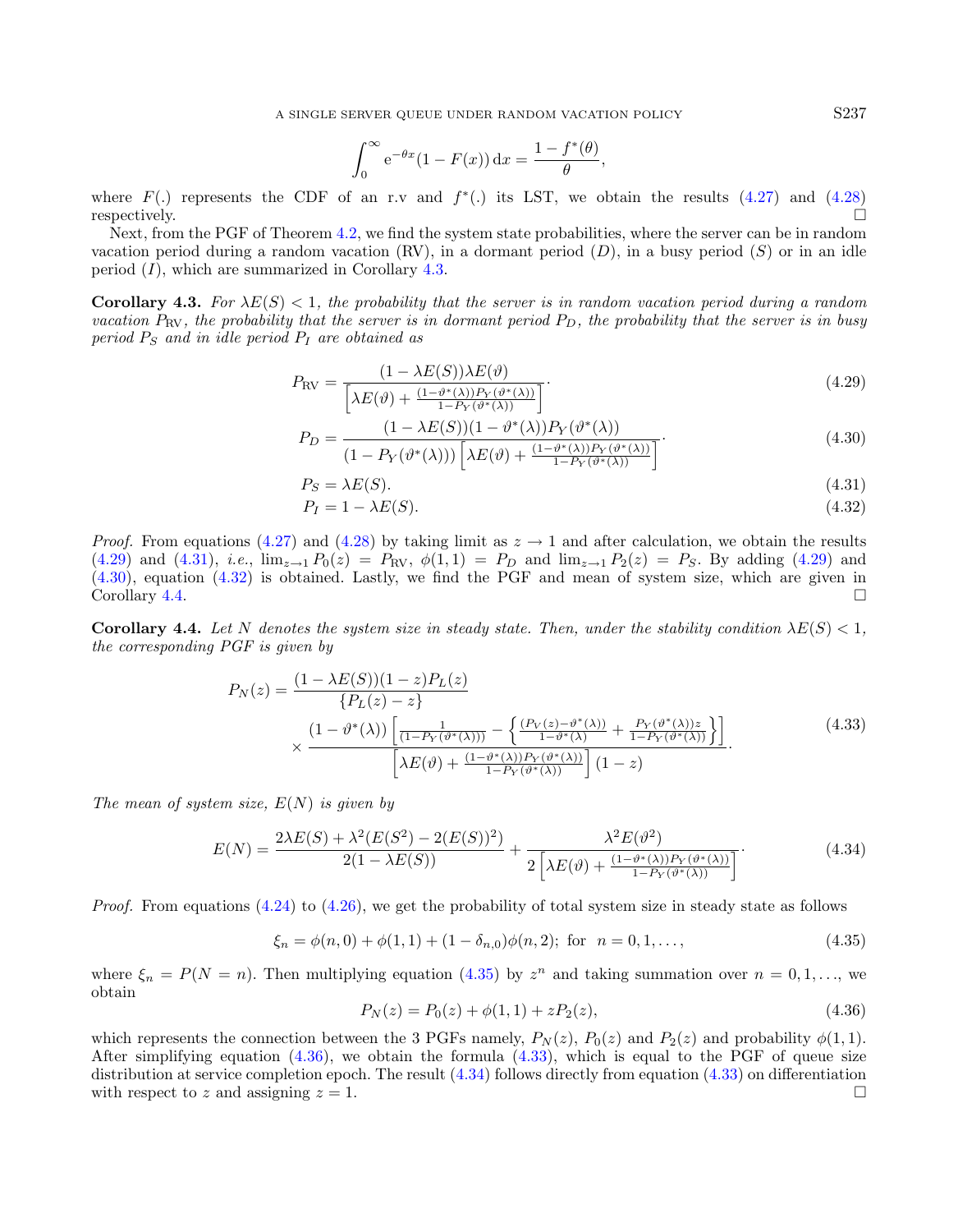Remark 4.5. It is essential to note that the stochastic decomposition property (see [\[7\]](#page-26-29)) can be exhibited for the underlying queueing system.

We can write the equation  $(4.33)$  as

<span id="page-13-1"></span>
$$
P_N(z) = P_o(z) P_\Upsilon(z),
$$

where  $P_o(z) = \frac{(1-\lambda E(S)(1-z)P_L(z)}{(P_L(z)-z)}$ , the PGF of system size distribution of an ordinary  $M/G/1$  queue and

$$
P_{\Upsilon}(z) = \frac{(1 - \vartheta^*(\lambda)) \left[ \frac{1}{(1 - P_Y(\vartheta^*(\lambda)))} - \left\{ \frac{(P_V(z) - \vartheta^*(\lambda))}{1 - \vartheta^*(\lambda)} + \frac{P_Y(\vartheta^*(\lambda))z}{1 - P_Y(\vartheta^*(\lambda))} \right\} \right]}{\left[ \lambda E(\vartheta) + \frac{(1 - \vartheta^*(\lambda))P_Y(\vartheta^*(\lambda))}{1 - P_Y(\vartheta^*(\lambda))} \right] (1 - z)}
$$

is the PGF of additional system size distribution when the server is idle.

Thus,  $P_N(z) = P_0(z)P_\Upsilon(z)$  confirms that the stochastic decomposition property of Fuhrmann and Cooper [\[7\]](#page-26-29) is also valid for the underlying queueing system under the stability condition.

# 5. System performance measures

#### <span id="page-13-2"></span><span id="page-13-0"></span>5.1. Distribution of a number of customers served during the busy period

Here, we derive the PGF and mean number of customers served during the busy period of this model under stability condition  $\lambda E(S) < 1$ , which are given in the following theorem.

**Theorem 5.1.** Let  $\psi$  denotes the number of customers served during the busy period. Then, under stability condition  $\lambda E(S) < 1$ , the corresponding PGF  $P_{\psi}(z)$  and mean  $E(\psi)$  are determined as

$$
P_{\psi}(z) = (1 - P_{Y}(\vartheta^{*}(\lambda)) \left\{ \frac{(P_{V}(P(z)) - \vartheta^{*}(\lambda))}{1 - \vartheta^{*}(\lambda)} + \frac{P_{Y}(\vartheta^{*}(\lambda))P(z)}{1 - P_{Y}(\vartheta^{*}(\lambda))} \right\}
$$
(5.1)

and

$$
E(\psi) = \frac{P_Y(\vartheta^*(\lambda))}{1 - \lambda E(S)} \left[ 1 + \frac{\lambda E(\vartheta)(1 - P_Y(\vartheta^*(\lambda)))}{(1 - \vartheta^*(\lambda))P_Y(\vartheta^*(\lambda))} \right].
$$
\n(5.2)

*Proof.* If n customers are arrived in the system at the idle period completion epoch, then by utilizing the argument of Takagi  $[26]$  and equation  $(4.1)$ , we have

$$
P_{\psi}(z) = \sum_{n=1}^{\infty} a_n (P(z))^n
$$
  
=  $(1 - P_Y(\vartheta^*(\lambda))) \left\{ \frac{(P_V(P(z)) - \vartheta^*(\lambda))}{1 - \vartheta^*(\lambda)} + \frac{P_V(\vartheta^*(\lambda))P(z)}{1 - P_V(\vartheta^*(\lambda))} \right\},$  (5.3)

where  $P(z)$  follows the following function equation under stability

$$
P(z) = zS^*(\lambda - \lambda P(z)).
$$

Then differentiating equation [\(5.1\)](#page-13-1) with regard to z and assigning  $z = 1$ , we obtain the result [\(5.2\)](#page-13-2).

## 5.2. Unfinished work

In this subsection, our main objectives are to determine the LST of the distribution function of the unfinished work, the mean unfinished work and second moment of unfinished work. The following theorem summarizes the results: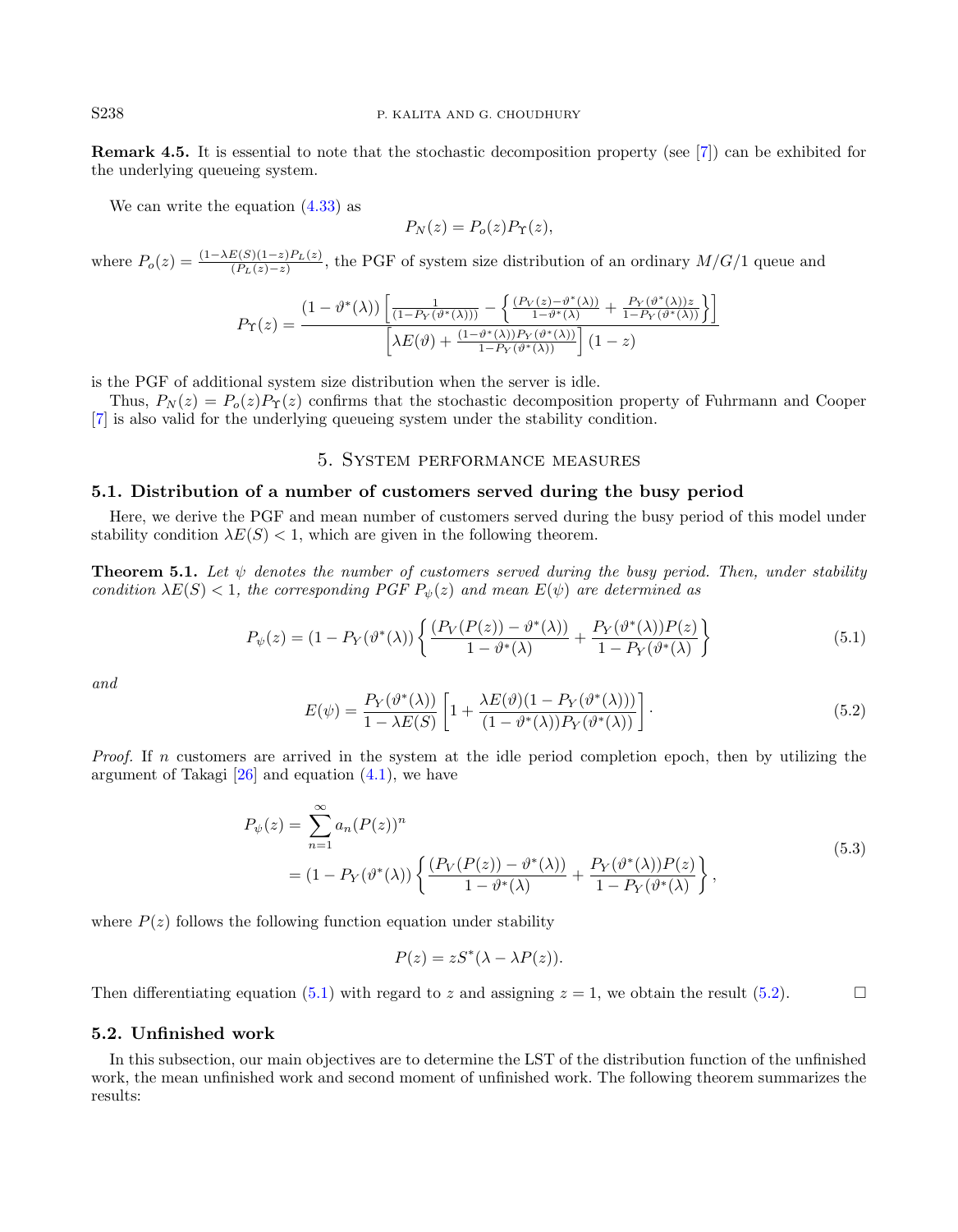<span id="page-14-4"></span>**Theorem 5.2.** Let  $\varpi$  be the r.v representing the length of an unfinished work and  $\varpi^*(\theta)$  be its corresponding LST. For  $\lambda E(S) < 1$ ,

$$
\varpi^*(\theta) = \frac{\theta(1 - \lambda E(S)) \left[ (1 - P_V(S^*(\theta))) + \frac{P_V(\vartheta^*(\lambda))(1 - \vartheta^*(\lambda))}{1 - P_V(\vartheta^*(\lambda))} (1 - S^*(\theta)) \right]}{\left[ \lambda E(\vartheta) + \frac{P_V(\vartheta^*(\lambda))(1 - \vartheta^*(\lambda))}{1 - P_V(\vartheta^*(\lambda))} \right] (\theta - \lambda + \lambda S^*(\theta))(1 - S^*(\theta))}
$$
(5.4)

$$
L_{\varpi} = E(\varpi) = \frac{\lambda^2 (E(\vartheta))^2 E(\vartheta_r)}{\left[\lambda E(\vartheta) + \frac{P_Y(\vartheta^*(\lambda))(1 - \vartheta^*(\lambda))}{1 - P_Y(\vartheta^*(\lambda))}\right]} + \frac{\lambda E(S)E(S_r)}{(1 - \lambda E(S))}
$$
(5.5)

and

<span id="page-14-1"></span>
$$
E(\varpi^2) = \frac{3\lambda^2 E(S)E(S^2)E(\vartheta^2) + \lambda^3 (E(S))^3 E(\vartheta^3)}{3E(S^2) \left[\lambda E(\vartheta) + \frac{P_Y(\vartheta^*(\lambda))(1-\vartheta^*(\lambda))}{1 - P_Y(\vartheta^*(\lambda))}\right]} + \frac{E(S^3)}{E(S_r)2E(S)},
$$
\n(5.6)

where  $E(S_r) = \frac{E(S^2)}{2E(S)}$  $\frac{E(S^2)}{2E(S)}$  and  $E(\vartheta_r) = \frac{E(\vartheta^2)}{2E(\vartheta)}$  $rac{E(v)}{2E(\vartheta)}$  represents the mean residual service time and vacation time respectively.

Proof. Let  $\chi$  be the r.v describing the length of an unfinished work of an idle period and  $\chi^*(\theta)$  be its LST, then by utilizing the standard argument of queueing theory (see [\[26\]](#page-26-2)), we can write

$$
\chi^*(\theta) = P_{\Upsilon}(S^*(\theta))
$$
\n
$$
= \frac{(1 - \vartheta^*(\lambda)) \left[ \frac{1}{(1 - P_{\Upsilon}(\vartheta^*(\lambda)))} - \left\{ \frac{(P_{V}(S^*(\theta)) - \vartheta^*(\lambda))}{1 - \vartheta^*(\lambda)} + \frac{P_{\Upsilon}(\vartheta^*(\lambda))S^*(\theta)}{1 - P_{\Upsilon}(\vartheta^*(\lambda))} \right\} \right]}{\left[ \lambda E(\vartheta) + \frac{(1 - \vartheta^*(\lambda))P_{\Upsilon}(\vartheta^*(\lambda))}{1 - P_{\Upsilon}(\vartheta^*(\lambda))} \right] (1 - S^*(\theta))}.
$$
\n(5.7)

Since,  $\varpi^*(\theta)$  is the LST of the distribution function of the unfinished work, therefore, by utilizing the decomposition result of Leung [\[19\]](#page-26-15), we can write

<span id="page-14-6"></span><span id="page-14-5"></span>
$$
\varpi^*(\theta) = \chi^*(\theta) \varpi^*_{M/G/1}(\theta) \tag{5.8}
$$

where  $\varpi_{M/G/1}^*(\theta) = \frac{\theta(1-\lambda E(S))}{\theta-\lambda+\lambda S^*(\theta)}$  is the LST of the waiting time distribution of the first customer in the standard  $M/G/1$  queue. Thus, utilizing [\(5.7\)](#page-14-0) in [\(5.8\)](#page-14-1), the result [\(5.4\)](#page-14-2) is obtained. By differentiating equation (5.4) with regard to  $\theta$  and assigning  $\theta = 0$ , formula [\(5.5\)](#page-14-3) is obtained. Again, calculating the second differentiation of equation [\(5.4\)](#page-14-2) with respect to  $\theta$  and assigning  $\theta = 0$  and then adding the result with [\(5.5\)](#page-14-3), after simplification we obtain the formula  $(5.6)$ .

Remark 5.3. It is necessary to note that, the result [\(5.4\)](#page-14-2) can be rearranged for the underlying queueing model and for that we need to define some other general descriptors which are listed below:

Let  $T_{\rm RV}$ ,  $T_D$  and  $T_I$  denotes the length of a random vacation period, a dormant period and an idle period during a regeneration cycle respectively. Then the average residence times, say  $E(T_{\rm RV})$ ,  $E(T_D)$  and  $E(T_I)$ , of the server in a random vacation period, a dormant period and an idle period during a regeneration cycle are given by

$$
E(T_{\rm RV}) = \frac{P_Y(\vartheta^*(\lambda))E(\vartheta)}{\left[\frac{P_Y(\vartheta^*(\lambda))(1-\vartheta^*(\lambda))}{1-P_Y(\vartheta^*(\lambda))}\right]}.
$$
\n(5.9)

$$
E(T_D) = \frac{P_Y(\vartheta^*(\lambda))}{\lambda}.
$$
\n(5.10)

$$
E(T_I) = E(T_{\rm RV}) + E(T_D) = \frac{\left[\lambda E(\vartheta) P_Y(\vartheta^*(\lambda)) + \frac{P_Y(\vartheta^*(\lambda))^2 (1 - \vartheta^*(\lambda))}{1 - P_Y(\vartheta^*(\lambda))}\right]}{\lambda \left[\frac{P_Y(\vartheta^*(\lambda))(1 - \vartheta^*(\lambda))}{1 - P_Y(\vartheta^*(\lambda))}\right]}.
$$
(5.11)

<span id="page-14-3"></span><span id="page-14-2"></span><span id="page-14-0"></span>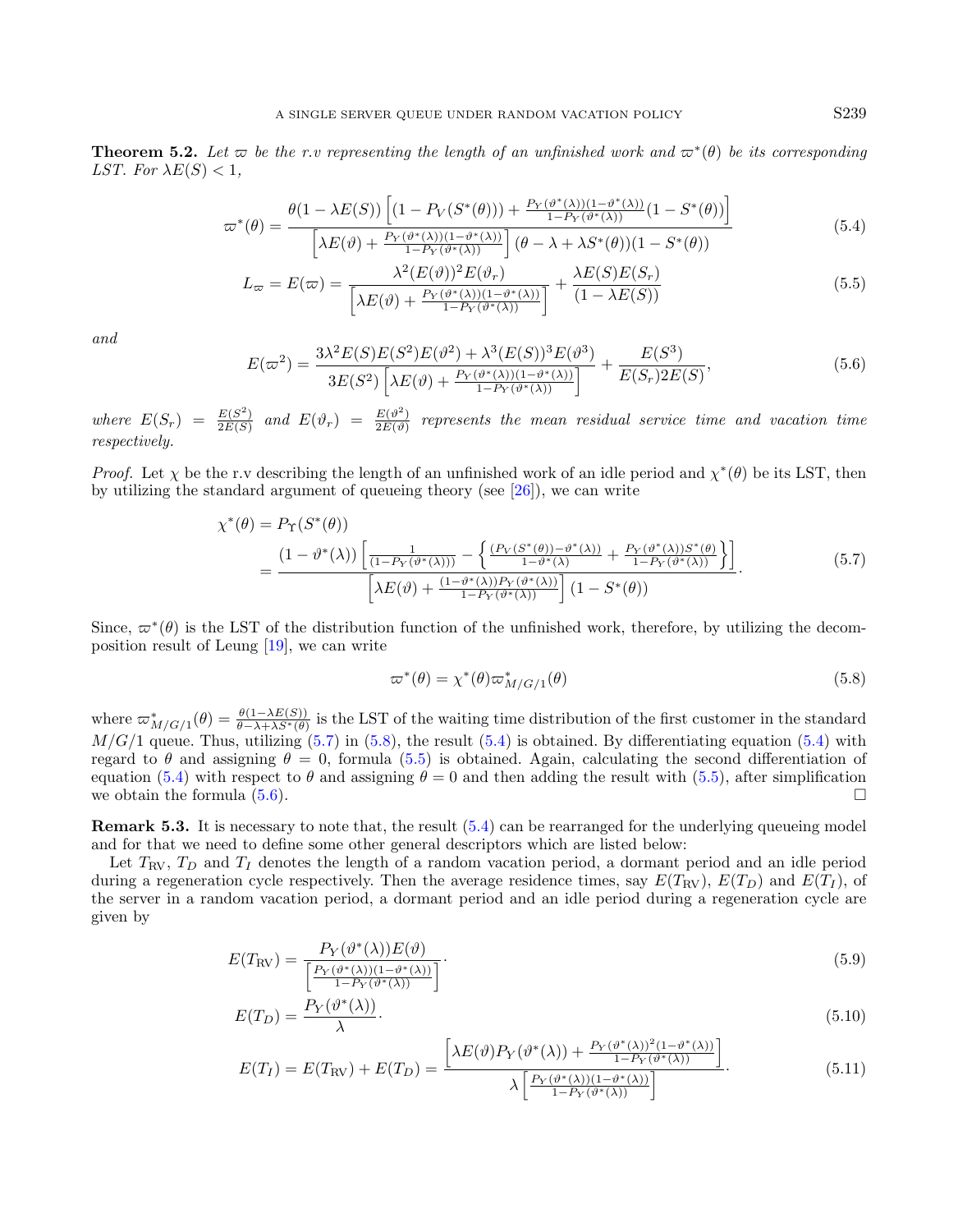Now, by utilizing the theory of regenerative process, we get the following conditional time average probabilities  $\bar{P}_{\rm RV}$  and  $\bar{P}_{\rm D}$  as follows:

$$
\bar{P}_\mathrm{RV} = P(\text{server is in random vacation/server is idle})
$$

<span id="page-15-4"></span>
$$
= \frac{E(T_{\rm RV})}{E(T_I)}
$$
  
= 
$$
\frac{\lambda E(\vartheta)}{\left[\lambda E(\vartheta) + \frac{(1-\vartheta^*(\lambda))P_Y(\vartheta^*(\lambda))}{1-P_Y(\vartheta^*(\lambda))}\right]}
$$
(5.12)

and

 $\bar{P}_D = P$ (server is in dormant period/server is idle)

$$
= \frac{E(T_D)}{E(T_I)}
$$
\n
$$
= \frac{(1 - \vartheta^*(\lambda))}{\frac{(1 - P_Y(\vartheta^*(\lambda)))}{P_Y(\vartheta^*(\lambda))} \left[\lambda E(\vartheta) + \frac{(1 - \vartheta^*(\lambda))P_Y(\vartheta^*(\lambda))}{1 - P_Y(\vartheta^*(\lambda))}\right]}.
$$
\n(5.13)

By using the result of  $(5.12)$  and  $(5.13)$ , we can rearrange the equation  $(5.4)$  as

$$
\varpi^*(\theta) = \frac{\bar{P}_{\text{RV}}\theta(1 - \lambda E(S))(1 - P_V(S^*(\theta))) + \bar{P}_D(\lambda E(\vartheta)\theta - \lambda^2 E(\vartheta)\theta E(S))(1 - S^*(\theta))}{(\theta - \lambda + \lambda S^*(\theta))(1 - S^*(\theta))\lambda E(\vartheta)}.
$$
(5.14)

<span id="page-15-6"></span>Now, by assigning  $\bar{P}_{RV} = 1$  and  $\bar{P}_D = 0$  in equation [\(5.14\)](#page-15-4), the result justifies the equation (3.7) of Takagi [\[26\]](#page-26-2). Similarly, by putting  $\overline{P}_{\text{RV}} = 0$  and  $\overline{P}_D = 1$  in equation [\(5.14\)](#page-15-4), the result verifies with Takagi [\[26\]](#page-26-2).

## <span id="page-15-5"></span>6. A particular case

<span id="page-15-0"></span>Here, we discuss momentarily a particular case of our model, which is consistent with the existing literature. Suppose we assume that the Probability mass function of the r.v  $Y$  is

$$
y_i = p(1 - \delta_{i,J})\overline{p}^{i-1} + \delta_{i,J}\overline{p}^{J-1}, i = 1, 2, ..., J,
$$
\n(6.1)

then the equations  $(4.2)$  and  $(4.9)$  yield

$$
P_A(z) = \frac{(1 - (\overline{p}\vartheta^*(\lambda))^J)(P_V(z) - \vartheta^*(\lambda))}{1 - (\overline{p}\vartheta^*(\lambda))} + \left(\frac{p(\vartheta^*(\lambda) - \overline{p}^{J-1}\vartheta^*(\lambda)^J)}{1 - \overline{p}\vartheta^*(\lambda)} + \overline{p}^{J-1}\vartheta^*(\lambda)^J\right)z\tag{6.2}
$$

and

$$
P_{\Pi}(z) = \frac{\left(1 - \lambda E(S)\right) \left(\frac{\left(1 - (\overline{p}\vartheta^*(\lambda))'\right) (P_V(z) - 1)}{\vartheta^*(\lambda)[(\overline{p}\vartheta^*(\lambda))^{J-1}(1 - \overline{p}\vartheta^*(\lambda)) + p(1 - (\overline{p}\vartheta^*(\lambda))^{J-1})]}\right) - 1 + z\right) P_L(z)}{E(S) \left(1 + \frac{\lambda E(\vartheta)(1 - (\overline{p}\vartheta^*(\lambda))^{J})}{\vartheta^*(\lambda)[(\overline{p}\vartheta^*(\lambda))^{J-1}(1 - \overline{p}\vartheta^*(\lambda)) + p(1 - (\overline{p}\vartheta^*(\lambda))^{J-1})]}\right) (z - P_L(z))}.
$$
\n(6.3)

Equations [\(6.2\)](#page-15-5) and [\(6.3\)](#page-15-6) represents the PGF of queue size distribution at an idle period completion epoch and service completion epoch of the  $M/G/1$  system having randomized vacation policy with at most J vacations, where J is a fixed number respectively. Note that for J tends to  $\infty$  and  $p = 0$ , the above equations [\(6.2\)](#page-15-5) and [\(6.3\)](#page-15-6) are in accordance with the results obtained by Choudhury [\[3\]](#page-26-30) for single unit arrival case. Also, we note that the equations [\(6.2\)](#page-15-5) and [\(6.3\)](#page-15-6) are consistent with Ke *et al.* [\[11\]](#page-26-7) for single unit arrival case.

## 7. Cost optimal policy

<span id="page-15-1"></span>In this section, we develop a long run average cost function for  $M/G/1$  queue in which we can compare different random vacation policies. To compare it, we build a homologous cost function that has been widely used in various practical works (see  $[16, 24]$  $[16, 24]$  $[16, 24]$ ). For this purpose, we need to find out an explicit expression for  $E(S<sub>c</sub>)$  defined as average length of the busy cycle which is given in the following theorem.

<span id="page-15-3"></span><span id="page-15-2"></span>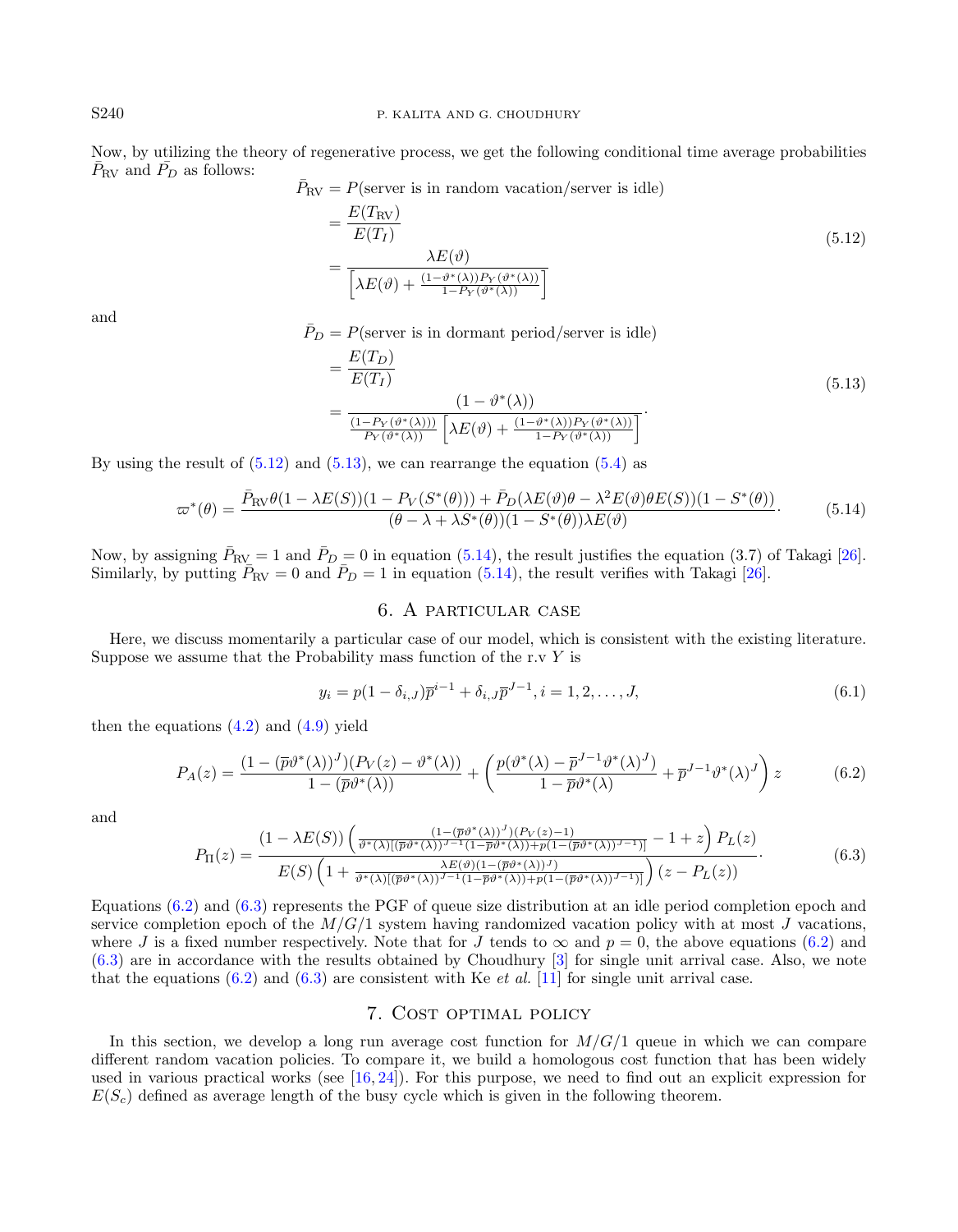**Theorem 7.1.** Under stability condition  $\lambda E(S) < 1$ ,

$$
E(S_c) = \frac{\lambda P_Y(\vartheta^*(\lambda))E(\vartheta) + \frac{P_Y(\vartheta^*(\lambda))^2(1-\vartheta^*(\lambda))}{1-P_Y(\vartheta^*(\lambda))}}{\lambda(1-\lambda E(S))\left[\frac{P_Y(\vartheta^*(\lambda))(1-\vartheta^*(\lambda))}{1-P_Y(\vartheta^*(\lambda))}\right]}.
$$
\n(7.1)

*Proof.* Let  $S_c$  denote the length of a busy cycle of a system which consists of a server's random vacation period  $(T_{\rm RV})$ , dormant period  $(T_D)$  and a busy period  $(T_S)$  during a regeneration cycle, *i.e.*, the cycle length  $S_c$  can be written as  $S_c = T_{\text{RV}} + T_D + T_S$ .

Now, we consider  $T_{(1)}$  as the length of a busy period of the server started with a single customer. Then, under stability condition  $\lambda E(S) < 1$ , the LST of  $T_{(1)}$  in terms of Takacs functional equation (see [\[26\]](#page-26-2)) is given by

$$
T_{(1)}^*(\theta) = S^*(\lambda + \theta - \lambda T_{(1)}^*(\theta)).
$$
\n(7.2)

Differentiating the result of [\(7.2\)](#page-16-0) with respect to  $\theta$  and taking  $\theta = 0$ , the average length of a busy period initiated by a single customer is found as

$$
E(T_{(1)}) = \frac{\lambda E(S)}{\lambda (1 - \lambda E(S))}.
$$
\n(7.3)

Now, we are going to find out the average residence time, say  $E(T<sub>S</sub>)$ , during which the server is in busy period during a regeneration cycle. Clearly, if minimum one customer arrives during the random vacation period (with probability  $1 - P_Y(\vartheta^*(\lambda))$ , a busy period with one customer is started. In this case, the average residence time of the server in the busy period during a regeneration cycle (type 1 cycle) is

$$
E(T_S^1) = \frac{P_Y(\vartheta^*(\lambda))E(\vartheta)}{\left[\frac{P_Y(\vartheta^*(\lambda))(1-\vartheta^*(\lambda))}{1-P_Y(\vartheta^*(\lambda))}\right]}E(T_{(1)})
$$
  
= 
$$
\frac{P_Y(\vartheta^*(\lambda))E(\vartheta)}{\left[\frac{P_Y(\vartheta^*(\lambda))(1-\vartheta^*(\lambda))}{1-P_Y(\vartheta^*(\lambda))}\right]} \frac{\lambda E(S)}{\lambda(1-\lambda E(S))}.
$$
 (7.4)

<span id="page-16-1"></span>Now, we presume the case that the random vacation period has expired without any customer and the server enters into a dormant period. In this case, if minimum one customer arrives during the dormant period, a busy period is initiated. Then, the average residence time of the server in the busy period during a regeneration cycle (type 2 cycle) is

$$
E(T_S^2) = \frac{P_Y(\vartheta^*(\lambda))}{\lambda} E(T_{(1)}) = \frac{P_Y(\vartheta^*(\lambda))E(S)}{\lambda(1 - \lambda E(S))}.
$$
\n(7.5)

Therefore, the total average residence time of the server in busy period during a regeneration cycle is given by

$$
E(T_S) = E(T_S^1) + E(T_S^2). \tag{7.6}
$$

Finally, adding equations  $(5.9)$ ,  $(5.10)$  and  $(7.6)$ , we obtain

$$
E(S_c) = E(T_{\rm RV}) + E(T_D) + E(T_S) = \frac{\lambda E(\vartheta) P_Y(\vartheta^*(\lambda)) + \frac{P_Y(\vartheta^*(\lambda))^2 (1 - \vartheta^*(\lambda))}{1 - P_Y(\vartheta^*(\lambda))}}{\lambda (1 - \lambda E(S)) \left[ \frac{P_Y(\vartheta^*(\lambda)) (1 - \vartheta^*(\lambda))}{1 - P_Y(\vartheta^*(\lambda))} \right]},
$$
\n(7.7)

which represents the average length of a busy cycle of the system.

<span id="page-16-0"></span>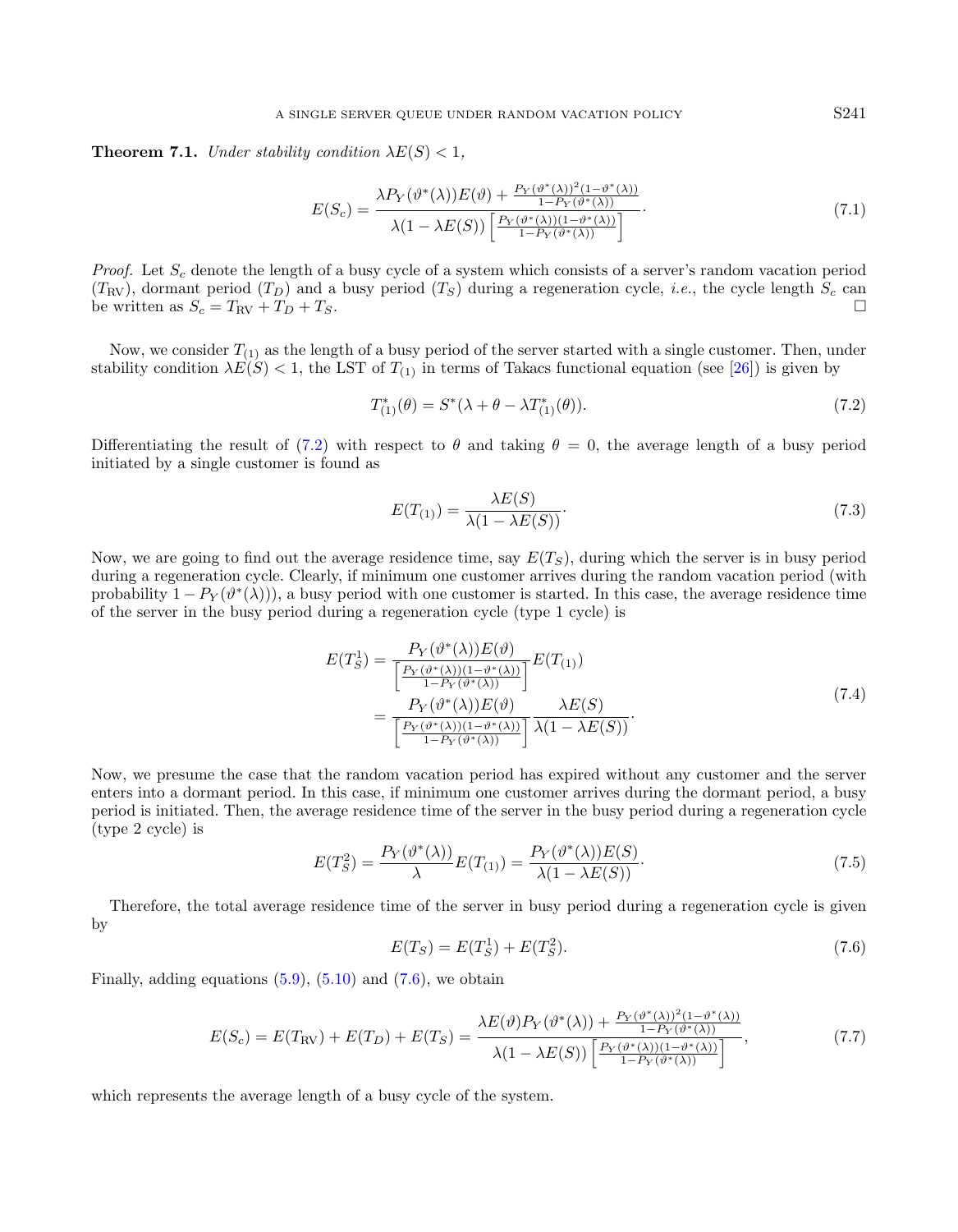### 7.1. Average cost function

<span id="page-17-1"></span>Here, our purpose is to establish an optimum random vacation policy in order to minimize the expected cost function which is stated below. Let us define:

 $C_{su}$  = Setup cost per unit time for each busy cycle in the system. Thus, in long run the average setup cost is  $\frac{C_{su}}{E(S_c)}$ .

 $C_h =$  Holding cost per unit time for each customer available in the system. Therefore, in long run the average holding cost is  $C_hE(\Pi)$ 

 $C_{rv}$  = Cost due to the server is in random vacation. Therefore, in long run the average cost owing to server is in random vacation is  $C_{rv}P_{RV}$ .

 $C_d$  = Cost due to the server is in dormant. Thus, in long run the average cost owing to server is in dormant is  $C_dP_D$ .

 $C_S$  = Per unit time cost for holding the server busy. Therefore, in long run the average cost owing to server busy is  $C_S\lambda E(S)$ .

Using the above cost parameter and renewal reward theory (see [\[22\]](#page-26-31)), in long run the expected cost per unit time is given by

$$
T(\text{RVP}) = C_{su} \frac{1}{E(S_c)} + C_h E(\text{II}) + C_{rv} P_{\text{RV}} + C_d P_D + C_S \lambda E(S). \tag{7.8}
$$

We determine the optimal value of the control parameter by minimizing the average cost function obtained in equation [\(7.8\)](#page-17-1). To find the optimum random vacation policy, *i.e.*, where the cost is minimum, we have to select a locally optimal random vacation policy RVP<sup>∗</sup> so that in each selection it satisfies the following inequality

$$
T(\text{RVP}^1) \ge T(\text{RVP}^2) \ge T(\text{RVP}^*),
$$

where  $T(\text{RVP*})$  depict the expected cost per unit time of locally optimal random vacation policy and  $T(\text{RVP*})$ and  $T(\text{RVP}^2)$  represents the expected cost per unit time of other two random vacation policies with different probability distributions of the discrete r.v Y . The above inequality holds because locally optimal random vacation policy (RVP<sup>\*</sup>) will always give the minimum expected cost per unit time and hence, the expected cost per unit time of locally optimal random vacation policy  $(T(RVP<sup>*</sup>))$  is less than or equal to the other two policies. The relation between the other two policies  $T(\text{RVP}^1)$  and  $T(\text{RVP}^2)$  is first policy  $T(\text{RVP}^1)$  will be greater than or equal to the other one  $T(\text{RVP}^2)$ .

In order to show the applicability of cost optimal policy in our problem, we present six numerical examples for three different service time distributions and different cost parameters. For the purpose of numerical examples, We presume that the vacation time follows an exponential distribution with PDF  $f_{\theta}(x) = \nu e^{-\nu x}, x > 0$ .

# 8. Numerical analysis

<span id="page-17-0"></span>In this section, we present the numerical results of the impacts of system parameters on the previously obtained key performance measures in the form of graphs. In the previous sections, we have obtained the probability  $P_{\rm RV}$  of a server is in random vacation period during a random vacation, the probability  $P_D$  of a server is in dormant period, mean number  $E(\psi)$  of customers served during the busy period and mean unfinished work  $L_{\varpi}$ .

For the purpose of numerical analysis, we presume that the service time conforms to

- 2-stage Erlang distribution (denoted by 2-stage Erlang) with parameter  $\mu$ , then we have the PDF  $f_S(x)$  =  $\mu^2 x e^{-\mu x}, x > 0$ , LST  $S^*(\theta) = \frac{2\mu}{(2\mu+\theta)^2}$ , mean  $E(S) = \frac{2}{\mu}$  and second moment  $E(S^2) = \frac{2(2+1)}{\mu^2}$  respectively.
- Exponential distribution (denoted by Exp) with parameter  $\mu$ , then we have the PDF  $f_S(x) = \mu e^{-\mu x}, x > 0$ , LST  $S^*(\theta) = \frac{\mu}{\mu + \theta}$ , mean  $E(S) = \frac{1}{\mu}$  and second moment  $E(S^2) = \frac{2}{\mu^2}$  respectively.
- Hyper-Exponential distribution (denoted by Hyp-Exp) with parameter  $\mu$ , then we have the PDF  $f_S(x)$  =  $0.5\mu e^{-\mu x} + 0.5\mu^2 e^{-\mu^2 x}, x > 0$ , LST  $S^*(\theta) = \frac{0.5\mu}{\mu + \theta} + \frac{0.5\mu^2}{\mu^2 + \theta}$  $\frac{0.5\mu^2}{\mu^2+\theta}$ , mean  $E(S) = \frac{0.5(\mu+1)}{\mu^2}$  and second moment  $E(S^2) = \frac{\mu+1}{\mu^2}$  respectively.

We also consider that the maximum number of vacations Y follows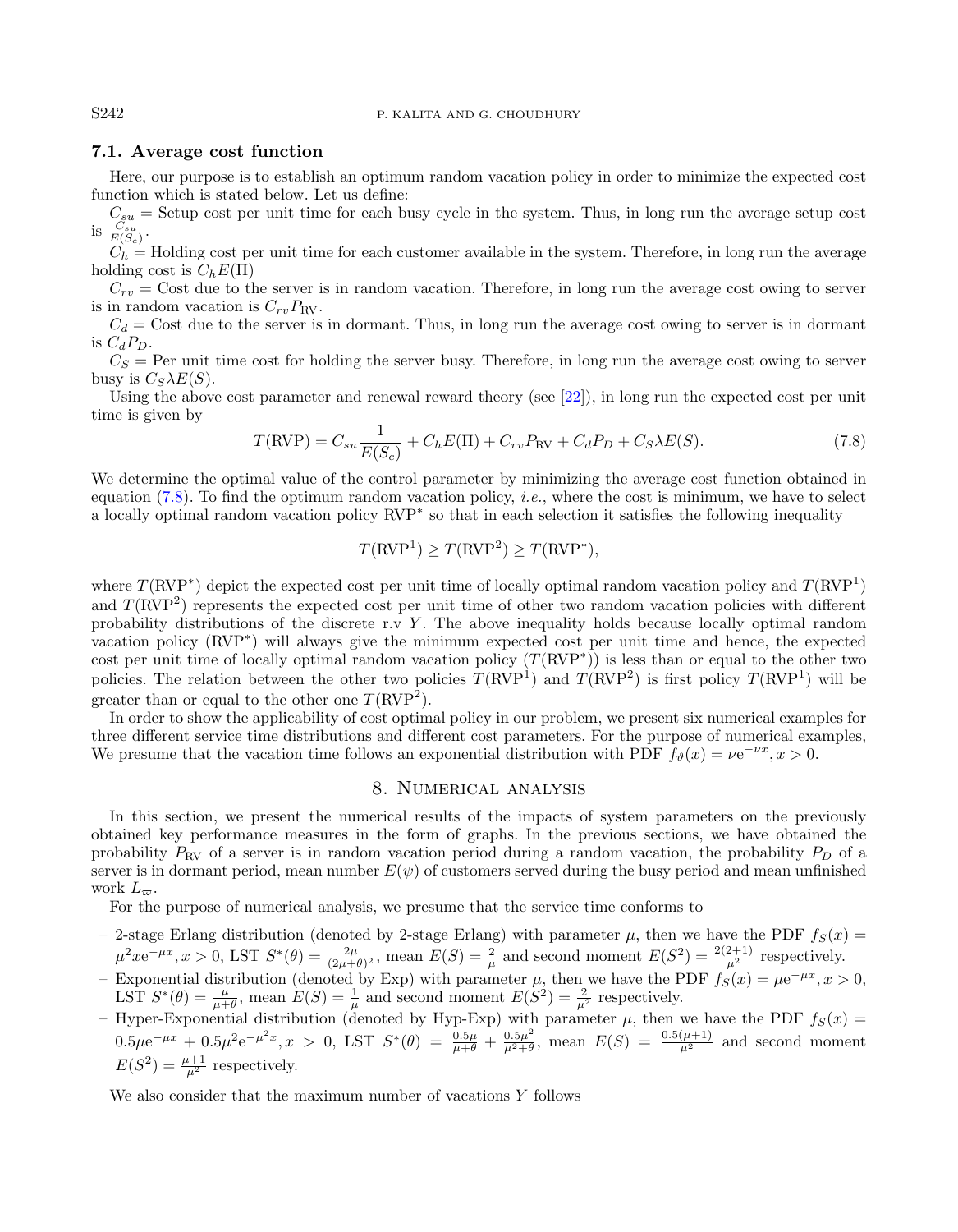

<span id="page-18-0"></span>FIGURE 4. Impact of  $\nu$  on expected cost per unit time.

- Degenerate distribution (denoted by Deg) at point j, then we have the PMF  $P{Y = j} = 1$ , PGF  $P_Y(z) =$  $\frac{1}{1-z}$ , mean  $E(Y) = j$  and second moment  $E(Y^2) = j^2$  respectively.
- Geometric distribution (denoted by Geo) with parameter p, then we have the PMF  $P{Y = j} = p(1 (p)^{j-1}$ ;  $j = 1, 2, ..., 0 < p < 1$ , PGF  $P_Y(z) = \frac{pz}{1-(1-p)z}$ , mean  $E(Y) = \frac{1}{p}$  and second moment  $E(Y^2) = \frac{2-p}{p^2}$ respectively.

Considering the cost parameters as  $C_{su} = 10, C_h = 2, C_{rv} = 7, C_d = 3, C_S = 50$ , model parameter as  $\lambda = 0.05$ and  $\mu = 8$ , we display the impact of vacation rate  $\nu$  on expected cost per unit time [\(7.8\)](#page-17-1) for three vacation policies as well as for three service time distributions in Figures [4–](#page-18-0)[6.](#page-19-0) Figures [7–](#page-20-0)[9](#page-21-0) also show the effect of  $\nu$  on expected cost per unit time [\(7.8\)](#page-17-1) for three vacation policies as well as for three service time distributions but here  $C_{su} = 300$ . Other parameters are same as in Figures [4–](#page-18-0)[6.](#page-19-0)

In Figures [4](#page-18-0)[–6](#page-19-0) as well as in Figures [7–](#page-20-0)[9,](#page-21-0) we compare the expected cost per unit time of three vacation policies: multiple vacation policy (MVP), multiple variant vacation policy (MVVP) and multiple randomized vacation policy (MRVP) for three service time distributions namely, 2-stage Erlang, exponential and hyper-exponential. MVP is a policy where the server takes multiple numbers of consecutive vacations until it finds one customer waiting in a queue at a vacation completion epoch. MVVP is a policy where the server takes a fixed number of multiple vacations until it finds at least one customer waiting in a queue at a vacation completion epoch. If no customer is found after completing a fixed number of multiple vacations, the server stays dormant in the system and waits for the first arrival. MRVP is described as follows: After the system becomes empty, the server immediately goes for a vacation. If there is at least one customer waiting in the queue upon returning from a vacation, the server is immediately activated for service. Otherwise, if no customer is waiting in a queue at a vacation completion epoch, the server either remains idle in the system with probability  $p$  or leaves for another vacation with probability  $1 - p$ . This pattern continues until a fixed number of multiple vacations are completed. If the system is still empty after completing a fixed number of multiple vacations, it stays dormant in the system and waits for the first arrival. The effect of  $\nu$  on expected cost per unit time are also shown in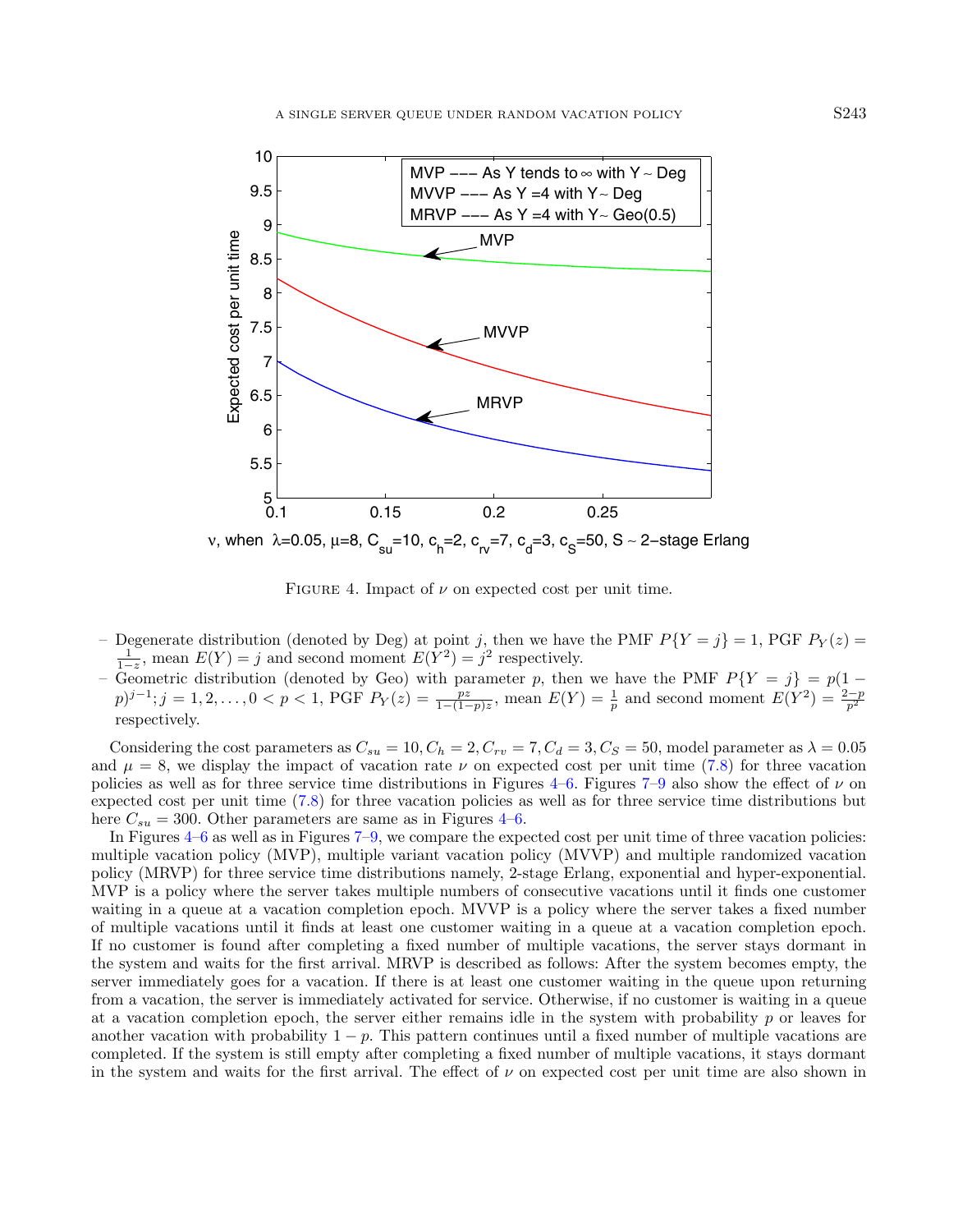

<span id="page-19-0"></span>FIGURE 5. Impact of  $\nu$  on expected cost per unit time.



FIGURE 6. Impact of  $\nu$  on expected cost per unit time.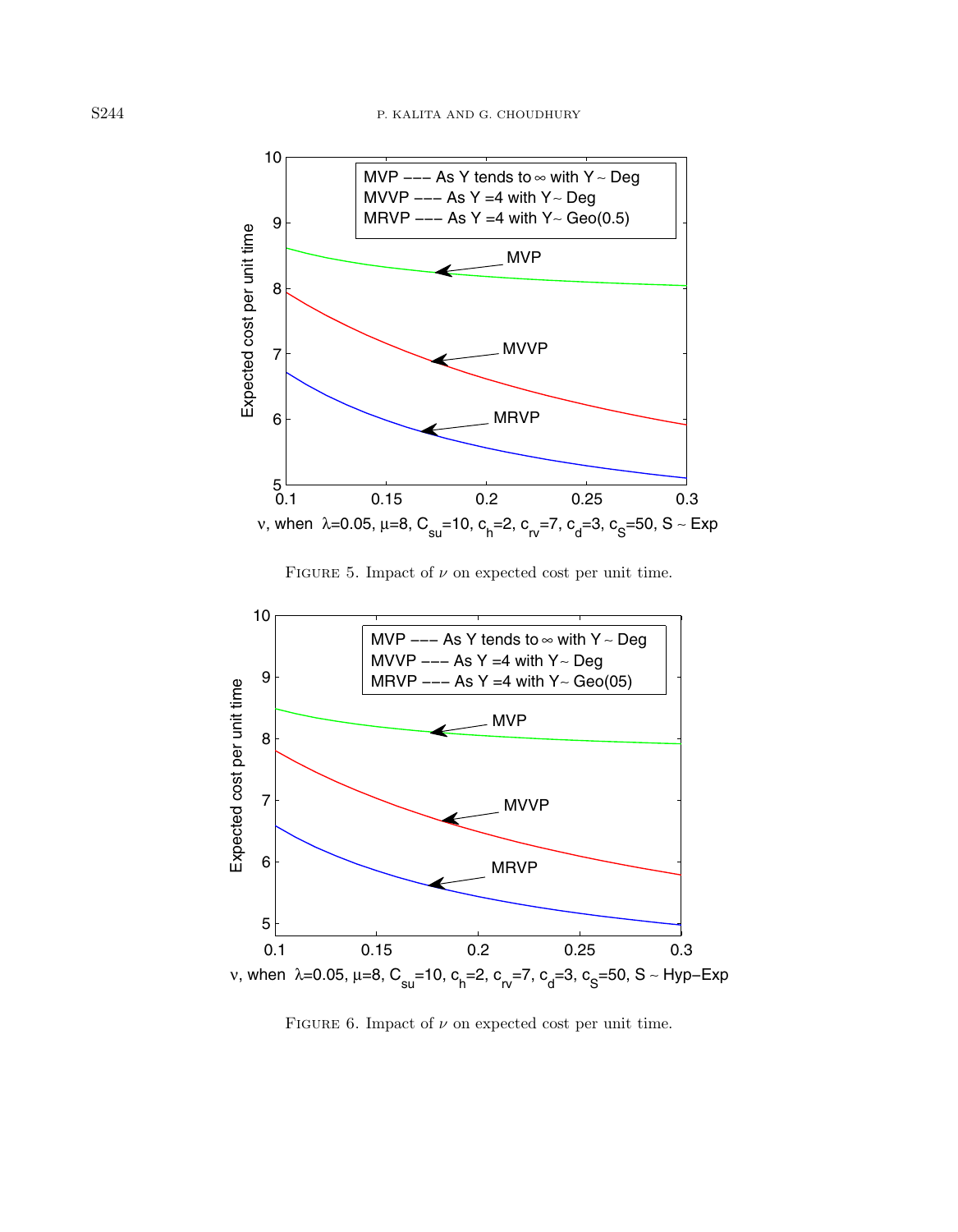

<span id="page-20-0"></span>FIGURE 7. Impact of  $\nu$  on expected cost per unit time.



FIGURE 8. Impact of  $\nu$  on expected cost per unit time.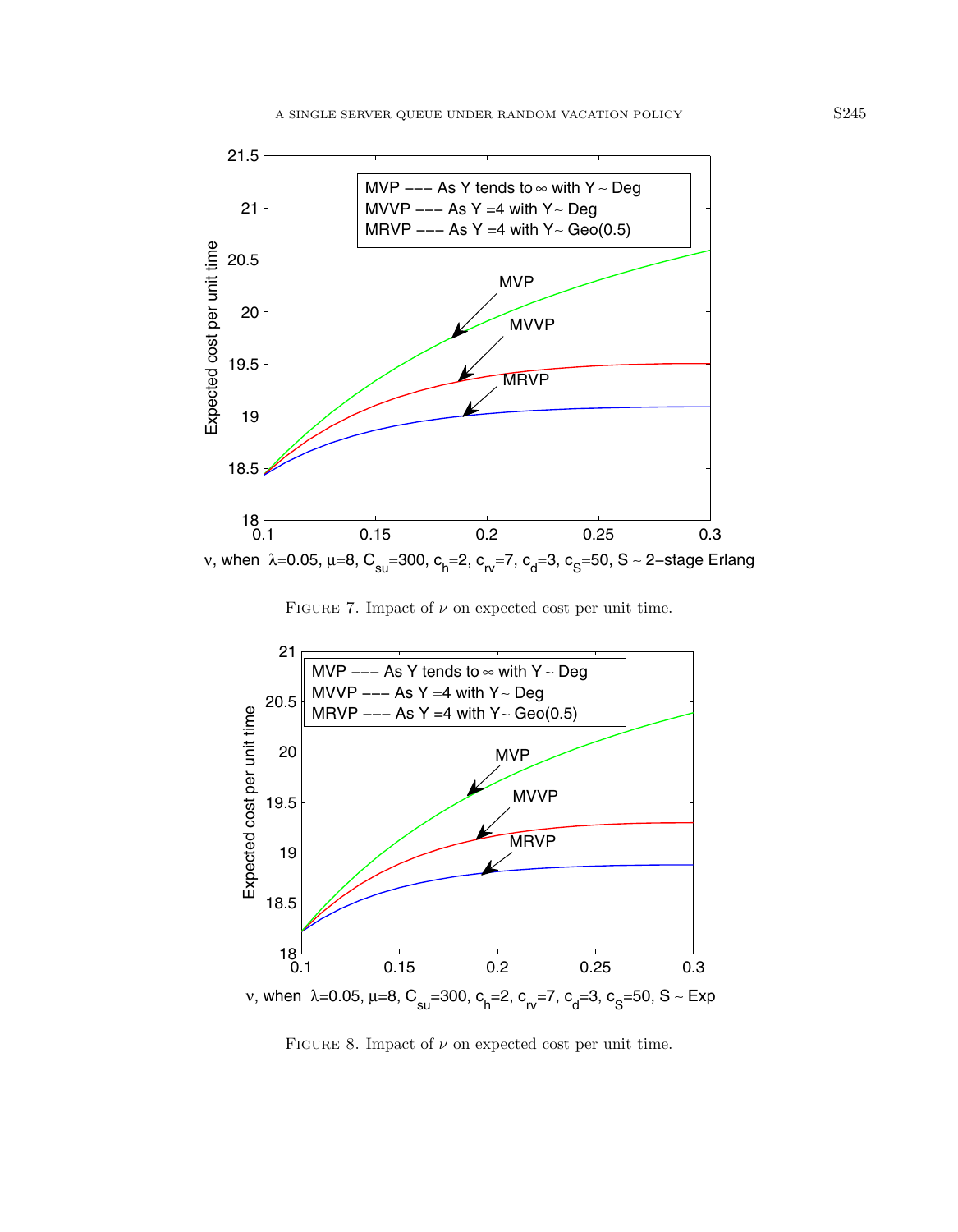

<span id="page-21-0"></span>FIGURE 9. Impact of  $\nu$  on expected cost per unit time.

Figures [4–](#page-18-0)[6,](#page-19-0) when  $C_{su} = 10$  and in Figures [7](#page-20-0)[–9,](#page-21-0) when  $C_{su} = 300$ . We summarize some findings:

- (1) When Y tends to  $\infty$  and Y follows a degenerate distribution and  $C_{su} = 10$ , in Figures [4–](#page-18-0)[6,](#page-19-0) we can see that expected cost decreases as the vacation rate  $\nu$  increases whereas for  $C_{su} = 300$ , in Figures [7–](#page-20-0)[9,](#page-21-0) we notice that as the vacation rate  $\nu$  increases expected cost also increases before attains stability, this is because the model becomes an  $M/G/1$  system with multiple vacation policy.
- (2) If  $Y = 4$ , *i.e.*, a finite value and Y follows a degenerate distribution, the model becomes the  $M/G/1$  queue with multiple variant vacation policy and for  $C_{su} = 10$ , in Figures [4–](#page-18-0)[6,](#page-19-0) we see that the expected cost per unit time decreases as  $\nu$  increases whereas for  $C_{su} = 300$ , in Figures [7–](#page-20-0)[9,](#page-21-0) we observe that as  $\nu$  increases expected cost also increases before it reaches stability.
- (3) When  $Y = 4$  (a finite value) and Y follows a geometric distribution with parameter  $p = 0.5$  and  $C_{su} = 10$ , in Figures [4](#page-18-0)[–6,](#page-19-0) we can find that expected cost decreases as the values of  $\nu$  increases whereas for  $C_{su} = 300$ , in Figures [7](#page-20-0)[–9,](#page-21-0) we observe that as  $\nu$  increases expected cost also increases, this is because that the model becomes an  $M/G/1$  system with randomized vacation policy.

It is clear that when  $C_{su} = 10$  *i.e.*, comparatively small, expected cost will be decreases as the values of  $\nu$ increases, on the other hand, when  $C_{su} = 300$  *i.e.*, comparatively large, expected cost will be increases as the values of  $\nu$  increases.

By comparing expected cost per unit time in terms of three vacation policies yields, MVP > MVVP > MRVP, i.e., MRVP is better than the two other policies. We also observe that the expected cost per unit time is larger for 2-stage Erlang service time distribution as compared to exponential and hyper-exponential distribution.

Therefore, if we want to minimize the expected cost per unit time, we can consider multiple randomized vacation policy as a optimal policy, which shows minimum expected cost per unit time compared to the expected cost of other two policies.

From a practical point of view, some other useful measures are the probability  $P_{\rm RV}$  of a server is in random vacation period during a random vacation, the Probability  $P<sub>D</sub>$  of a server is in dormant period, mean number  $E(\psi)$  of customers served during the busy period and mean unfinished work  $L_{\varpi}$  respectively.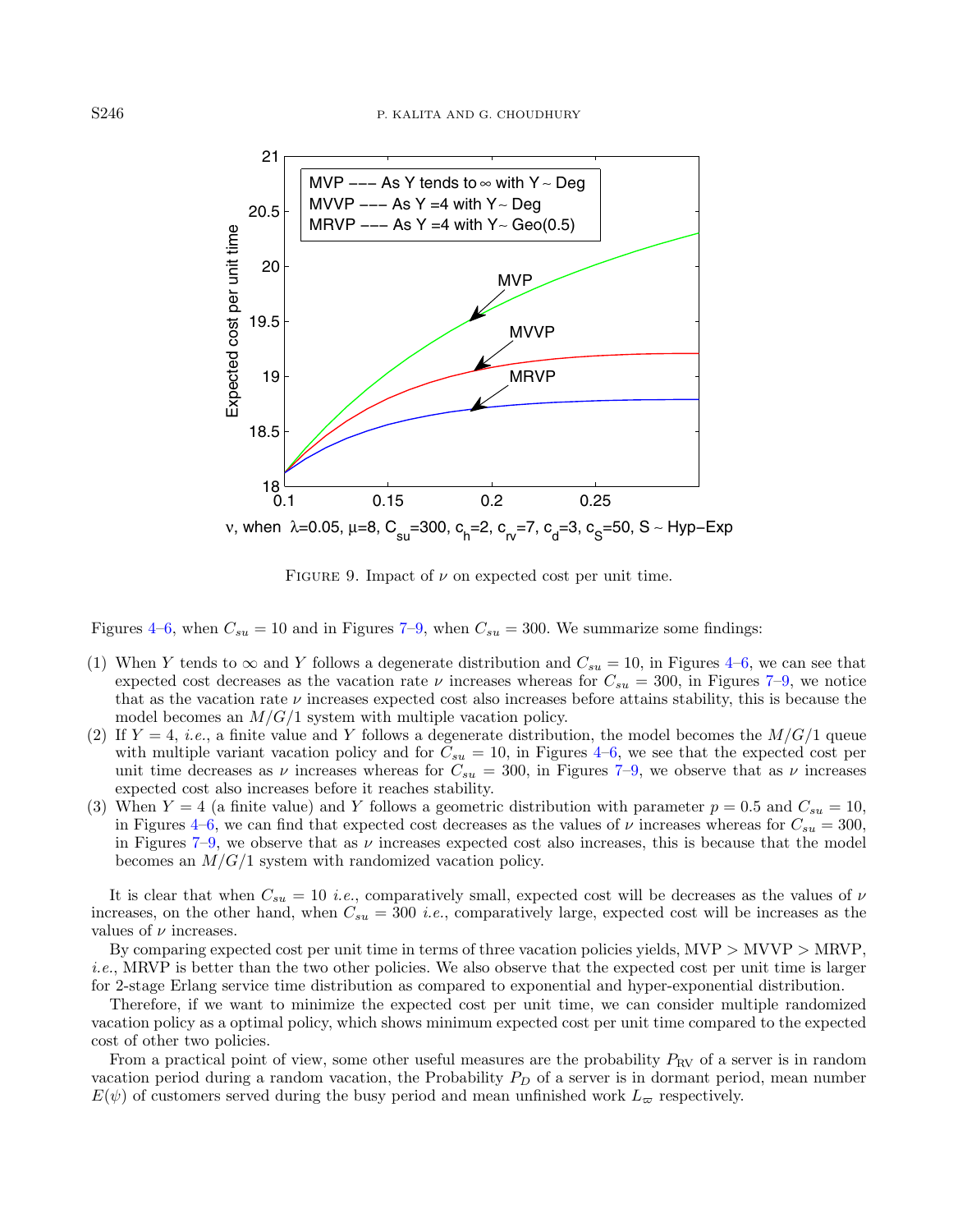<span id="page-22-0"></span>

FIGURE 10. Impact of  $\mu$  on  $P_{\text{RV}}$  for different service time distributions.

<span id="page-22-1"></span>

FIGURE 11. Impact of  $\mu$  on  $P_D$  for different service time distributions.

Now, Considering the vacation time as exponential distribution, while Y follows a geometric distribution and parametric values as  $\lambda = 0.05$ ,  $\nu = 0.6$  and  $p = 0.5$ , we display the effect of service rate  $\mu$  on  $P_{\rm RV}$ ,  $P_D$ ,  $E(\psi)$ and  $L_{\infty}$  for three service time distributions namely, 2-stage Erlang, exponential and hyper-exponential in Figures [10–](#page-22-0)[13.](#page-24-0)

While the other model parameters are fixed, Figures [10](#page-22-0) and [11](#page-22-1) show that the system state probability  $P_{\rm RV}$ and  $P_D$  increases as service rate  $\mu$  increases before it arrives stability. This is because as the values of service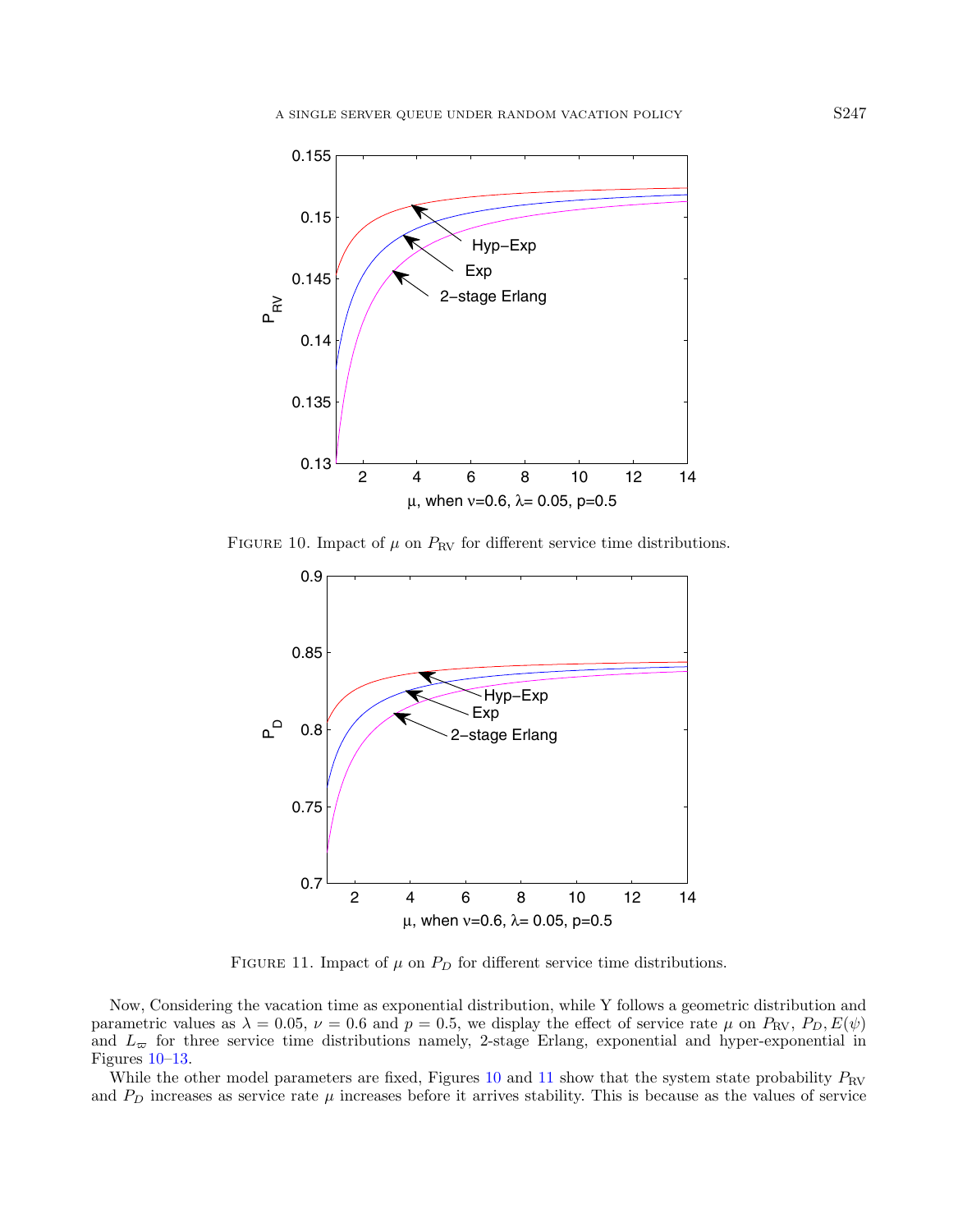<span id="page-23-0"></span>

FIGURE 12. Impact of  $\mu$  on  $E(\psi)$  for different service time distributions.

rate  $\mu$  increases the queue length decreases, which leads to increase in probability of the server is in random vacation period during a random vacation  $P_{\rm RV}$  as well as in a dormant period  $P_D$ . However, we see that the hyper-exponential distribution provides highest system state probabilities  $P_{\rm RV}$  and  $P_D$  whereas 2-stage Erlang provides lowest and exponential stays in between hyper-exponential and 2-stage Erlang. It is clear from the fact that a higher coefficient of variation ( or variance) of distribution gives the higher  $P_{\rm RV}$  and  $P_D$  values. On the other hand, From Figures [12](#page-23-0) and [13,](#page-24-0) we observe that the mean values  $E(\psi)$  and  $L_{\infty}$  decreases as  $\mu$ increases before it arrives stability, which is completely opposite from the Figures [10](#page-22-0) and [11.](#page-22-1) Moreover, the averages  $E(\psi)$  and  $L_{\varpi}$  are larger for 2-stage Erlang service time distribution as compared to exponential and hyper-exponential distribution.

The effect of arrival rate  $\lambda$  on  $P_{\rm RV}$ ,  $P_D$  and  $L_{\varpi}$  for different Y values is demonstrated in Figures [14–](#page-24-1)[16.](#page-25-0) Here service time and vacation time follows an exponential distribution. Also, we presume that Y follows a geometric distribution and the model parameters are  $\mu = 8$ ,  $\nu = 0.6$  and  $p = 0.5$ . From Figure [14,](#page-24-1) we observe that the system state probability  $P_{\text{RV}}$  increases sharply in the beginning while arrival rate  $\lambda$  increases and then decreases slowly for different values of Y . A possible explanation for this situation is as follows: for any value of Y, while the arrival rate  $\lambda$  is comparatively small the probability of the server is in a random vacation period during a random vacation  $P_{\rm RV}$  increases rapidly whereas it decreases slowly while the arrival rate  $\lambda$  becomes high. The system state probability  $P_{\rm RV}$  also decreases as the values of Y increases, this is because as the values of Y (maximum number of vacations) increases the probabilities of these Y values decreases (as Y follows a geometric distribution), which leads to decrease in probability of the server is in a random vacation period during a random vacation  $P_{\rm RV}$ . For a large value of  $\lambda$ , the difference between the values of  $P_{\rm RV}$  is small as Y increases. In Figure [15,](#page-25-1) we see that for a fixed value of Y, the system state probability  $P_D$  decreases as  $\lambda$ increases and for a fixed value of  $\lambda$ , the system state probability  $P_D$  increases with the increasing value of Y. The reason is similar to Figure [14.](#page-24-1)

The figures are useful for finding the optimal value of Y. It displays that the values of  $P_{\rm RV}$  and  $P_D$  for  $Y = 4$ and Y tends to  $\infty$  are very close, therefore, it may be rewarding if we select the value of Y between 4 and  $\infty$ . Finally, From Figure [16,](#page-25-0) we observe that for a fixed value of Y, the average  $L_{\infty}$  increases for the increasing values of  $\lambda$  as it should be. However, for a fixed value of  $\lambda$ , the average  $L_{\infty}$  decreases with the increasing values of Y. The reason is that as the values of Y (maximum number of vacations) increases the probabilities of these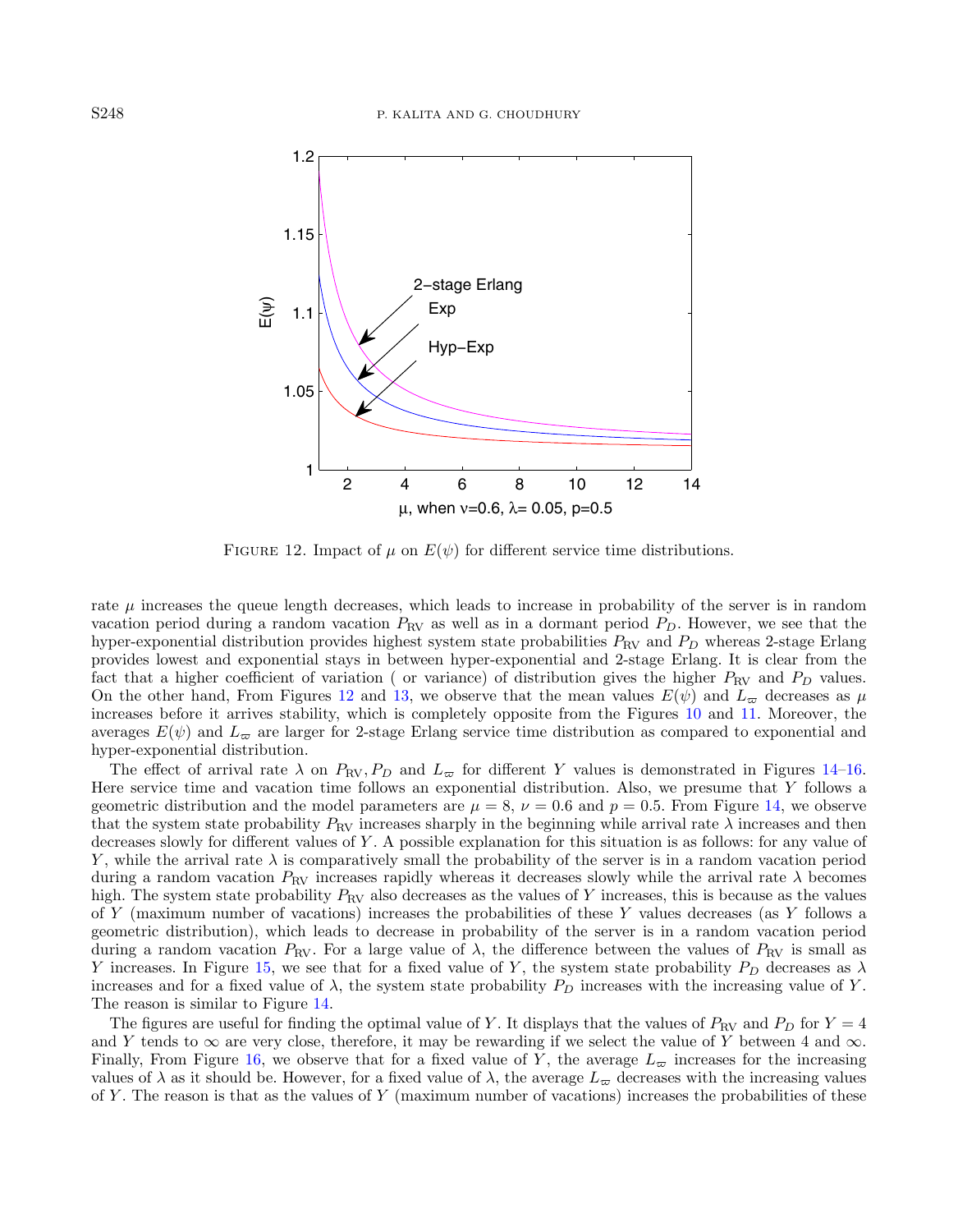<span id="page-24-0"></span>

FIGURE 13. Impact of  $\mu$  on  $L_{\infty}$  for different service time distributions.

<span id="page-24-1"></span>

FIGURE 14. Impact of  $\lambda$  on  $P_{\rm RV}$  for different  $Y$  values.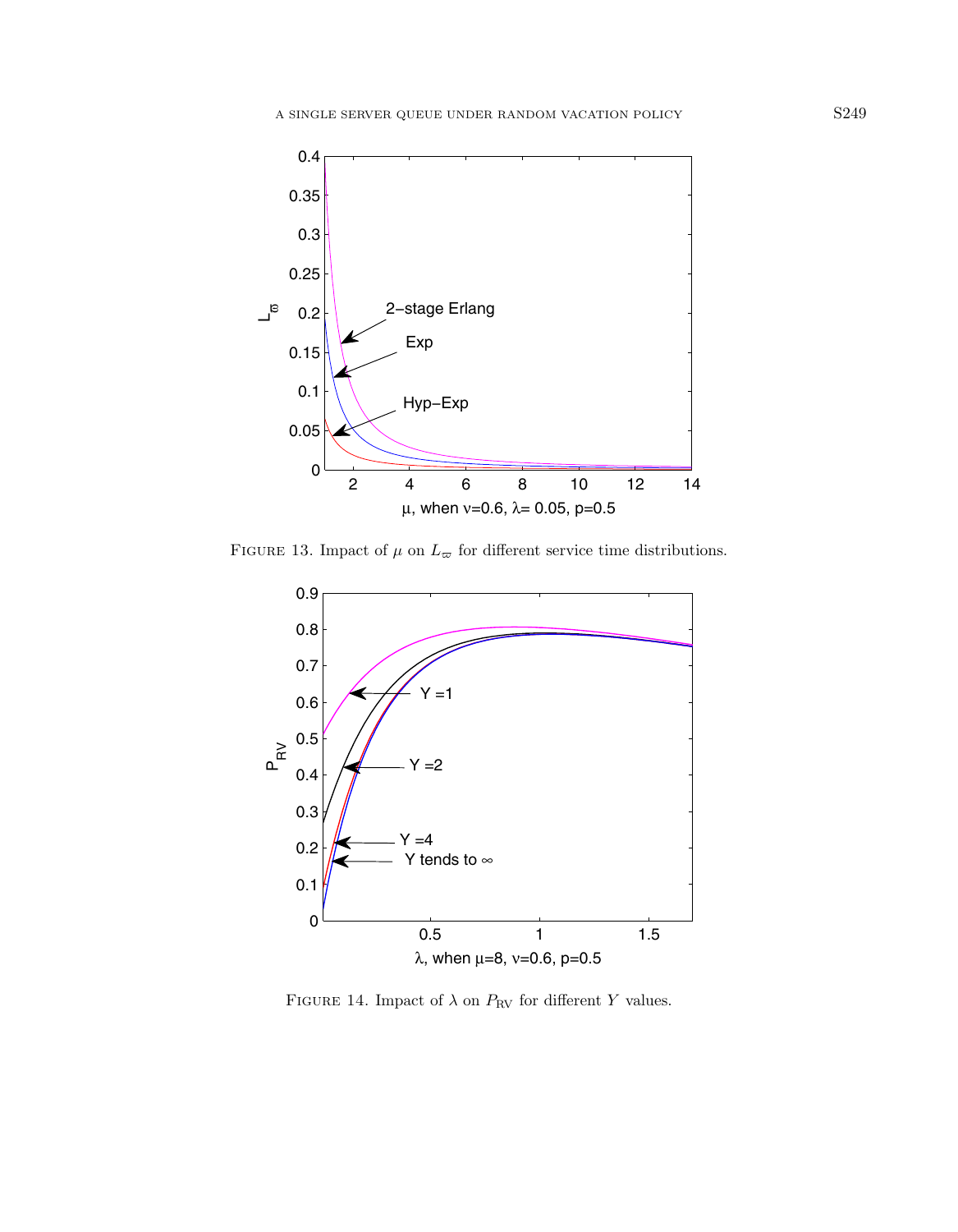<span id="page-25-1"></span>

FIGURE 15. Impact of  $\lambda$  on  $P_D$  for different  $Y$  values.



<span id="page-25-0"></span>FIGURE 16. Impact of  $\lambda$  on  $L_\varpi$  for different  $Y$  values.